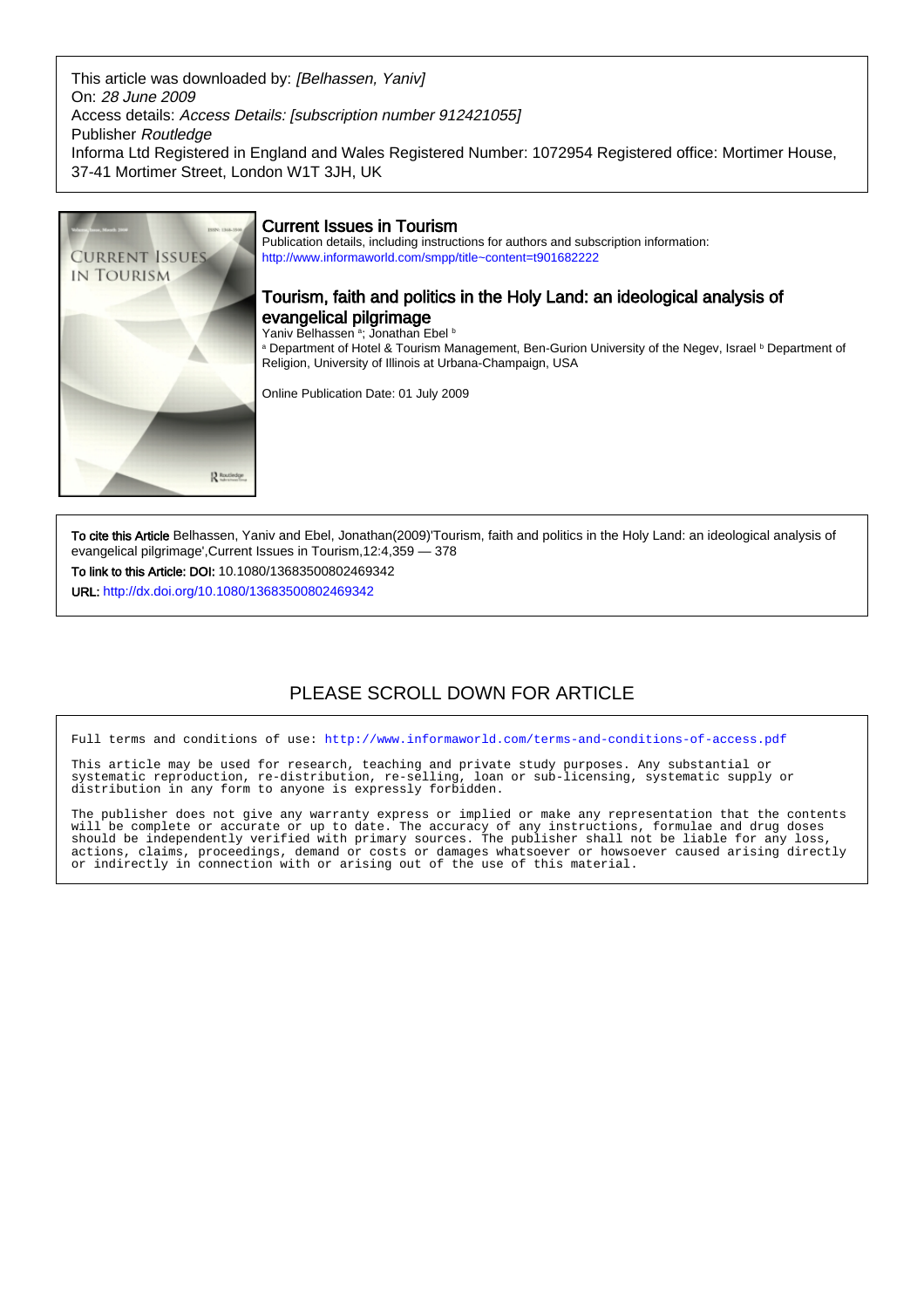# Tourism, faith and politics in the Holy Land: an ideological analysis of evangelical pilgrimage

Yaniv Belhassen<sup>a\*</sup> and Jonathan Ebel<sup>b</sup>

<sup>a</sup>Department of Hotel & Tourism Management, Ben-Gurion University of the Negev, Israel; <sup>b</sup>Department of Religion, University of Illinois at Urbana-Champaign, USA

(Received 3 January 2008; final version received 22 August 2008)

This article aims to enhance the discussion of the role of ideology in the development of tourism practices through a closer examination of the case of Christian pilgrimage. The analysis focuses on the theo-political ideology of Christian Zionism and its roles and manifestations in the context of evangelical pilgrimages to Israel. Findings suggest that ideological dynamics within the development of these tours can be discussed by distinguishing between four tourism actors, namely, ideological organizations, tour organizers, Israeli officials, and the tourists. We suggest that these actors can be differentiated from each other in accordance with their ideological roles and orientations. Additionally, by demonstrating the similar utilization of pilgrimage by theo-political opponents of Christian Zionism, such as Sabeel and FOSNA, this article illustrates how pilgrimage to the Holy Land has become an arena for competition between these two rival ideologies within the Evangelical movement. The article concludes with a discussion on the role of pilgrimages to Israel as a platform through which theo-political ideologies are manifested, distributed, utilized, and consumed.

Keywords: Ideology; religion; politics; Israel

# Introduction

There is considerable scholarly literature concerning the role of ideologies in shaping the field of tourism as a practice, industry, and as the subject of scholarly inquiry. This research literature can be further divided into three sub-groups. The first includes those studies written within the postcolonial framework, which usually seek to illustrate how dominant ideologies shape the construction of the tourism discourses, images, and representations which work to legitimate certain socio-cultural power relations (Ateljevic & Doorne, 2002; Buzinde & Santos, 2007; Caton & Santos, 2008; Morgan & Pritchard, 1999; Pritchard & Morgan, 2001). A second line of research asks to uncover the relationship between socio-economic ideologies and tourism development (Hobson & Ko, 1994), policies (Hall, 1994), and scholarship (Belhassen, 2007; Higgins-Desbiolles, 2006; Tribe, 2006). A third group of research focuses on the role of political ideologies on the development of tourism (Cohen-Hattab, 2004; Hall, 1990; Kim, Timothy, & Han,

ISSN 1368-3500 print/ISSN 1747-7603 online C 2009 Taylor & Francis DOI: 10.1080/13683500802469342 http://www.informaworld.com

<sup>-</sup>Corresponding author. Email: yanivbel@bgu.ac.il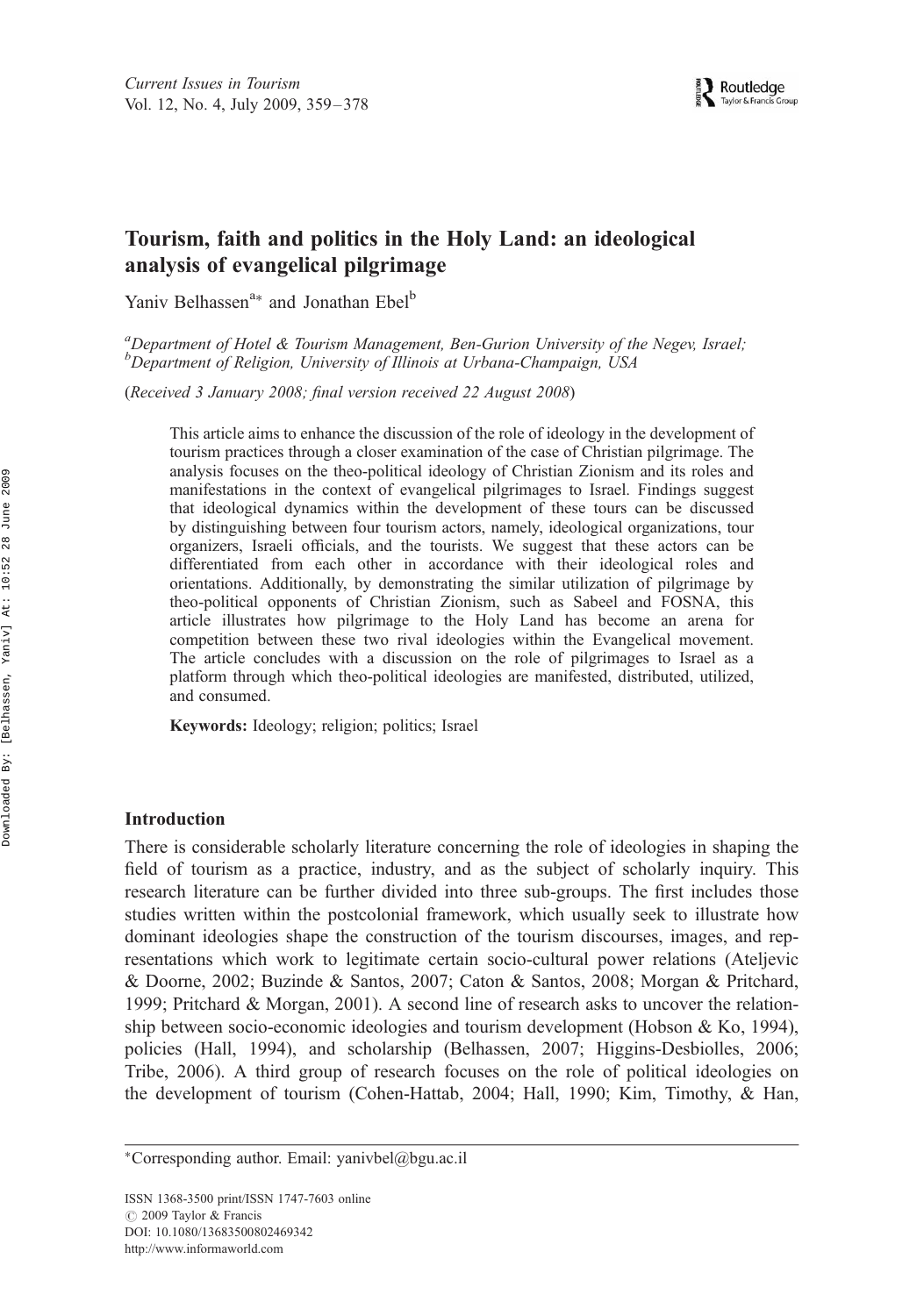2007; Richter, 1980). To a large extent, the underlying premise of this large body of literature is that tourism systems and practices reflect circumstances of social, cultural, or economic inequalities. Accordingly, tourism practices, policies, and services are all viewed as social mechanisms that serve to maintain and protect the conditions that correspond with an ideology that a tourism actor seeks to promote. This large body of literature provides the research on the role of ideology in tourism with insightful perspectives on the importance of understanding how ideologies shape tourism developments. There is a void in the literature, however, regarding the dynamics involving the promotion, distribution, and consumption of an ideology in a particular ideologically driven tourism context. As shall be apparent below, a close examination of a particular ideological travel practice illuminates not only the complexity of the relationship between tourism and ideology but also the need to understand how tourism actors interact with the examined ideology. This article thus seeks to enrich the literature by examining the dynamics between the ideology of Christian Zionism and tourism. The article aims to show how tourism to the Holy Land has become a site in which this theo-political ideology is manifested, promoted, utilized, and consumed. Additionally, the article demonstrates how tourism to the Holy Land has become an arena for competition between two rival theo-political ideologies. In the process we also offer a close examination of the emerging role of tourism as both expressive and formative of American evangelical Christians' attitudes toward Israel.

Christian Zionism is defined here as an ideology, held mostly by conservative evangelical Protestants, that supports the notion of a state for the Jewish people in the geographical area referred to in the scriptures as the land of Israel. Christian Zionists believe that the return of the Jews to the Holy Land constitutes the fulfillment of biblical prophecies (e.g., Ezekiel 36, Daniel 9, Deuteronomy 30, Isaiah 43, Jeremiah 23, Amos 9, Zechariah 8), and that it is a prerequisite for the second coming of Christ, which is the consummation of history (for an extended discussion, see Marsden, 1980). Thus, Christian Zionists view the establishment of the state of Israel in 1948 as a signifier of the imminent return of Christ. Their affinity with the state of Israel and with the Jewish people more generally flows from this particular Christian reading of scripture and history. This article relates this theo-political ideology to contemporary evangelical pilgrimage to Israel and examines the way this ideology plays in what we refer to as Christian Zionist pilgrimage to Israel. In short, the findings show that the Christian Zionist framing of these pilgrimages is clear and constant, but the travelers often have a less focused sense of the relationship between the theo-politics of Christian Zionism and their experiences of "the Holy Land." Our conclusions are generally in harmony with those of Smith (2000) when we suggest that attention to the beliefs of lay evangelical Christians provides a more complicated picture of their theologies and political leanings than the rhetoric of conservative evangelical leaders conveys.

Though evangelical travelers are engaged in an overtly theo-political pilgrimage, our findings show that they have a wide range of experiences as well as sometimes divergent understandings of those experiences. After a brief examination of the roots of Christian Zionism and the development of Christian Zionist pilgrimage, we present our fieldwork from East-Central Illinois, where an evangelical couple – Mr. and Mrs. B – have organized such tours for the last eight years. We then present the dynamics within the ideology of Christian Zionism by pointing out four tourism actors involved in this practice, namely, ideological organizations, tour organizers, Israeli officials, and the tourists. The findings show that the actors can be differentiated in terms of their roles in the formation of Christian Zionist tours and their endorsement of the ideology.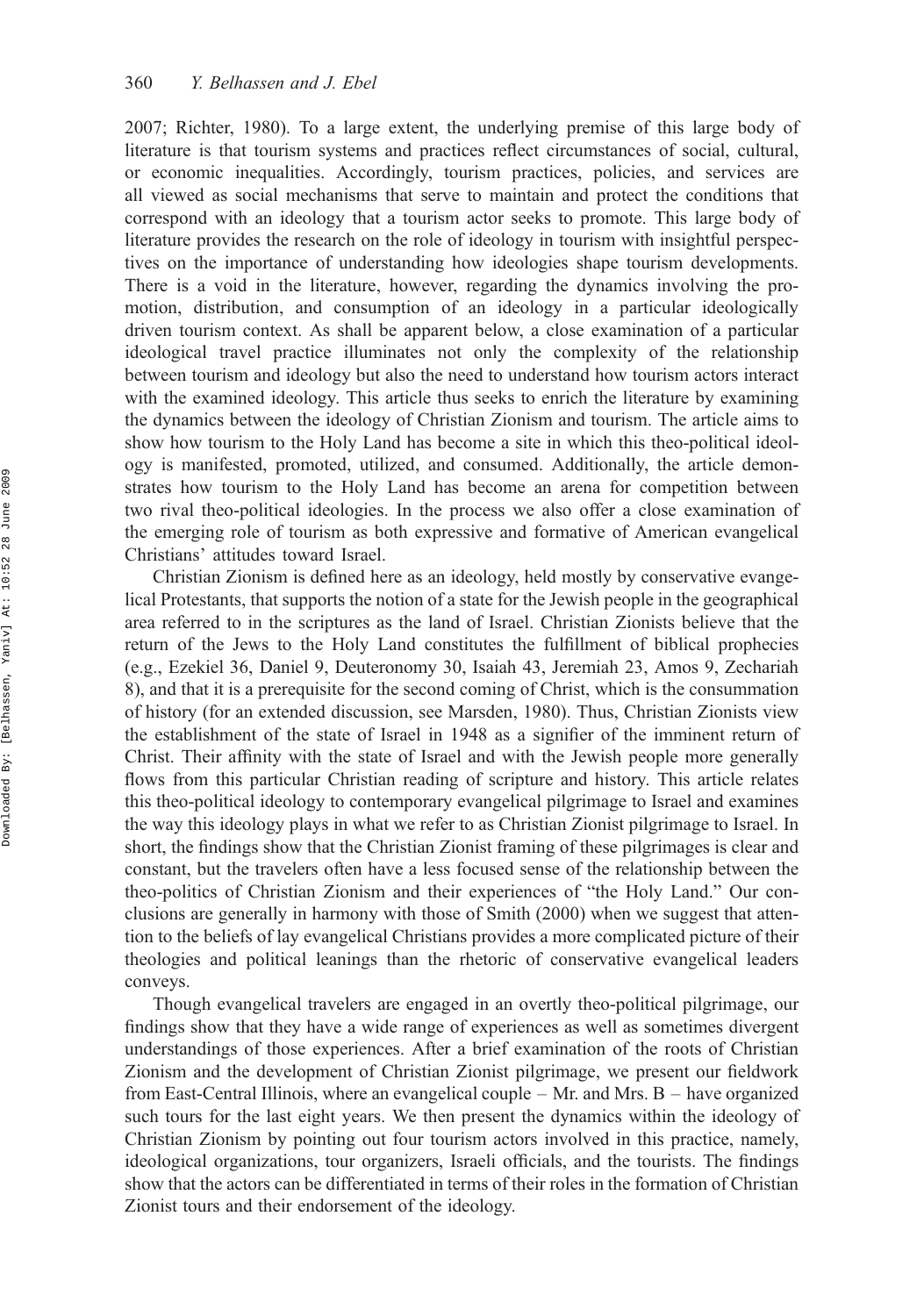#### Literature review

#### The roots of Christian Zionism

For most of the first 15 centuries of Christian history, Christians interpreted the biblical prophecies regarding the return of the Jews to their homeland through a supersessionist lens, also known as Replacement Theology. According to this theology, Jews had ceased to be God's chosen people when they failed to accept Jesus as the Messiah and were subsequently dispersed as punishment. Scriptural passages referring to "Israel" were believed to refer allegorically (and most importantly) to "the Church," and only historically (and superficially) to the pre-Christian, biblical Israel. Caroll (2002) suggests that supersessionism emerged at the time that Christianity was a sect during the Second Temple era and, therefore, sought to fundamentally distinguish itself from Judaism and to establish a strong theological credibility. During the Protestant Reformation, greater access to the Bible allowed some Christians to read the biblical history of the Jewish people for themselves. Using a new and somewhat flattened literalist approach to the interpretation of scripture, some Christians and Christian theologians concluded that God's covenant with the Israelites was eternal, and that the prophecies regarding the restoration of Israel actually referred to the Jewish nation (Ariel, 1991; Bar-Yosef, 2003; Pragai, 1985; Sharif, 1983; Weber, 2004). The combination of interpretive protocols that favored a literal reading of the Bible and the assumption of the Bible's inerrancy generated the idea that God's covenant with the Jews was, in fact, still valid.

The sixteenth through nineteenth centuries saw a handful of Protestant clergymen challenge supersessionist doctrine. Some, including Anglican clergyman Lewis Way (1722 – 1804), even sought the restoration of the Jews to the "Holy Land." None, however, achieved the status and influence of John Nelson Darby. At the end of the nineteenth century, Darby (1800– 1882) developed a millennial doctrine that, while related exegetically to the proto-Zionist thought of sixteenth and seventeenth century Protestants, also exhibited several innovations. Like most Plymouth Brethren of his day, Darby read Biblical prophecy through a futurist lens. He also argued, like fellow Englishmen Thomas Brightman (1562 – 1607), Henry Finch (1558 – 1623), and Lewis Way (1722 – 1804), that the Jews would play a crucial role in the coming end-times (Jacobs & Neumann, 1958; Sharif, 1976). Darby's most significant departure from these rather common exegetical trends was to divide history into seven ages or "dispensations." He believed that his world was part of the sixth dispensation and that the fulfillment of Biblical prophecy would signal the approach of the seventh dispensation in which Christ would return and reign for 1000 years. Darby also insisted that the word "Israel" in scripture referred only to the Israelites and their Jewish descendants, and that mentions of "the Church" referred to the Gentile Christians.

Darby placed the Jews and Israel at the center of his end-times theology. His dispensationalist outline of the past and the future suggested that after the restoration of the Jews in Israel, the Antichrist – a figure from the apocalyptic visions in the Book of Revelation – would come to power and lead the world into a war between Christ's believers and nonbelievers. This war is known as the battle of Armageddon. Before this battle, during the second arrival of Christ, only a small number of Jews (144,000) would be able to recognize Christ as the Messiah. This minority would be harshly rejected by the vast majority of the Jewish people. Later on, a short period of judgments and punishments known as the Great Tribulation, or the Time of Jacob's Trouble, would begin, and all those who were not true believers in Jesus would remain on earth to suffer (the term Great Tribulation derives from the prophecy in Mathew 24:21). The true believers (i.e., the Church) would be "raptured"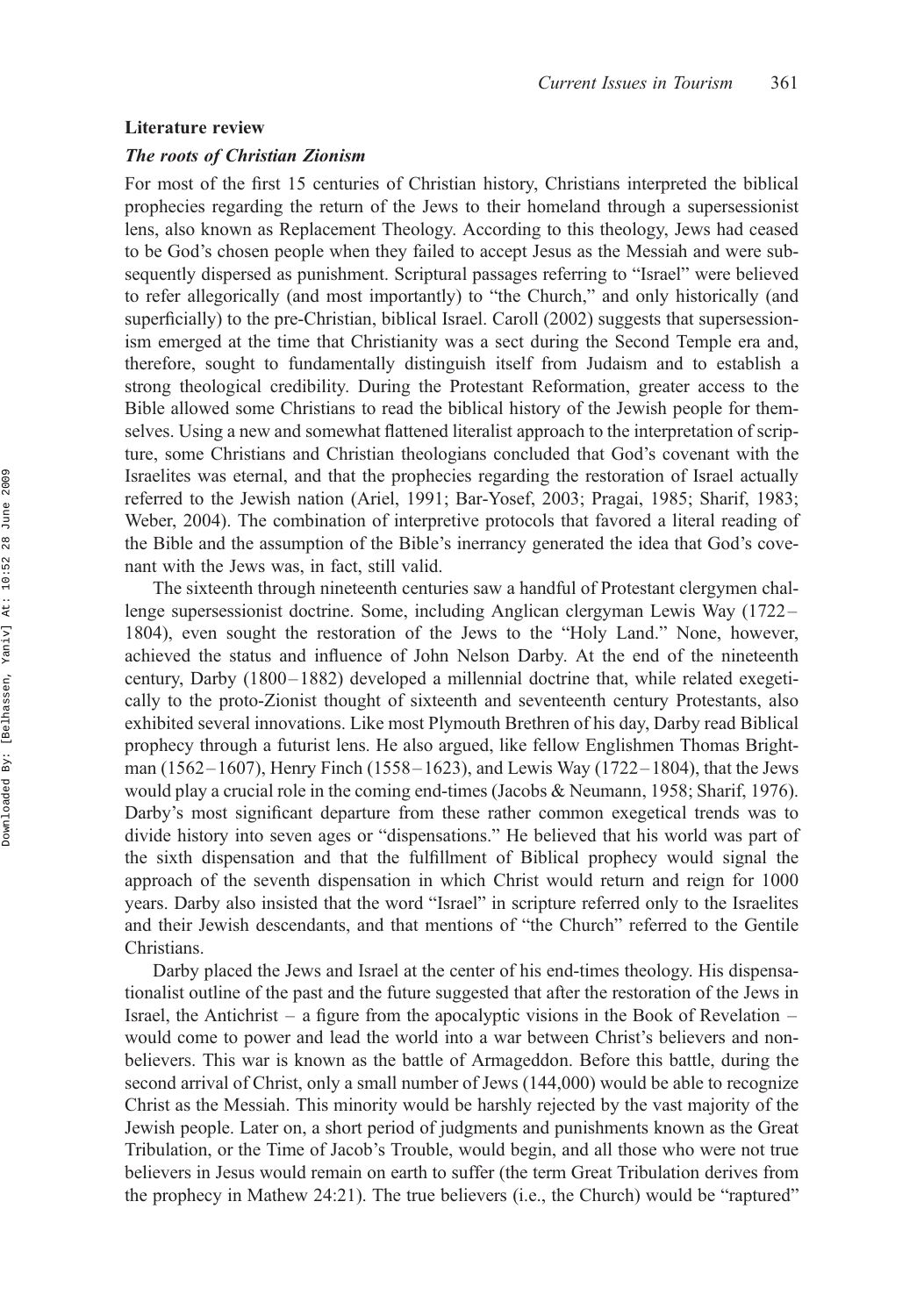(lifted into the air/heaven to meet Christ) and would not suffer this ordeal. Only about a third of the Jews would survive the Great Tribulation and, realizing that the rejected 144,000 Jews who accepted Jesus at the beginning of the Great Tribulation were actually right, would join the church (for an overview on dispensationalism in America, see Marsden, 1980; Sandeen, 1970; Weber, 1979).

Darby advanced his doctrine in seven visits to the United States between 1862 and 1878, during which time many mainstream theologians adopted his eschatology. Among Darby's followers in America were C.I. Scofield, D.L. Moody, W.E. Blackstone, and A.C. Gaebelein. In 1909, Scofield published a reference Bible in which dispensationalist eschatology (a theory of the end of history based on the opening and closing of religiously meaningful eras) played a crucial role. The popularity of Scofield's reference Bible facilitated the development of dispensationalism as a prominent eschatology among American evangelicals. In addition, the American dispensationalists became an important force during the late nineteenth century in the Niagara Bible Conference, one of the most important theological conferences in the development of Protestant evangelicalism, as well as more broadly in the early fundamentalist movement in the 1910s.

Darby's teachings proved attractive to many American churchgoers in his day and remain popular today. Best-selling books such as Lindsey and Carlson's The late great Planet Earth (1970) and Tim LaHaye and Jerry Jenkins's Left behind (1995) series have further popularized dispensationalist eschatology while keeping readers attentive to the role of Israel and the broader Middle East in the end-times. The Canadian film production company Cloud Ten Pictures produced three films based on the series, which also popularized the pretribulationist view in contemporary America. Dispensationalism is now the most significant millennialist school in conservative evangelical thought and constitutes the theological lens through which many conservative and fundamentalist Protestant pastors and believers construct Christian Zionist attitudes (for further categorization and explanation of the theological differences among premillenialists, see Weber, 1979).

# Christian Zionist pilgrimage to Israel

Tourism is an especially valuable economic and religious tool with which individual tour organizers, the International Christian Embassy in Jerusalem (ICEJ), and other Christian Zionist organizations choose to express their religious and political support for Israel. In the past three decades, many evangelical leaders have become tour leaders to Israel and many evangelical institutions and churches have started organizing such tours (Belhassen, in press; Bowman, 2000; Weber, 2004, p. 213). An exact count of evangelical Christian pilgrims to the Holy Land is hard to achieve, but we estimate that 100,000 such pilgrims visited Israel in 2006; this accounts for just over 20% of all U.S. tourists to Israel for that year. This calculation is based on the Israeli Annual Tourism Report for 2006, which reported 123,500 U.S. tourists classified as "pilgrims." Evangelical Protestants were certainly not the only U.S. "pilgrims" to Israel, but we estimate that they make up the overwhelming majority of that number for two reasons. First, American Jews, who make up the majority of American tourists to Israel (217,300) generally do not define their visits to Israel as pilgrimages, but rather as visits to friends and family or as heritage visits. Second, members of the other primary religious group in the United States inclined to designate themselves as "pilgrims" – American Catholics – do not travel to Israel in significant numbers (Israel Ministry of Tourism Annual Report, 2007).

Since the early 1970s, tourism and pilgrimage have been increasingly attractive both to Christian Zionists in America and to Israelis as a means for celebrating and supporting the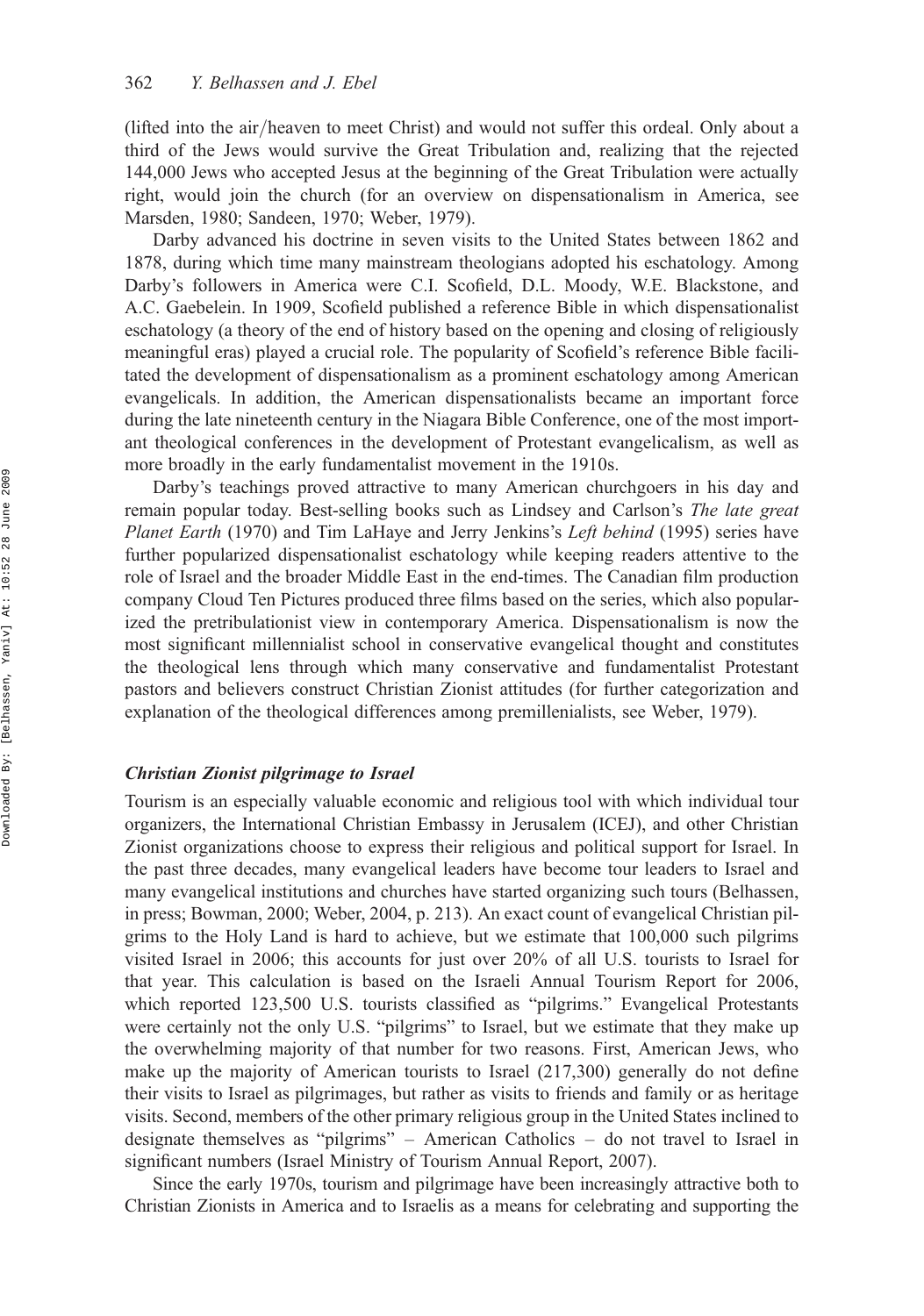Israeli nation-state (for a historical overview of the early connection between political Zionism and Protestantism in the late nineteenth century until the establishment of the state of Israel, see Merkley, 1998, 2001). As political developments in both countries helped strengthen ties between Christian Zionists and conservative Israeli politicians, both groups turned to tourism as a way to broaden and deepen their relationship. In his book On the road to Armageddon: How evangelicals became Israel's best friend, Timothy Weber suggests that the relationship between conservative evangelicals and Israelis gained momentum at the Jerusalem Conference on Biblical Prophecies held from June 15 to 18, 1971, and was further spurred by the Likud Party victory in 1977 (Weber, 2004, pp. 213–214). After his election in 1977, Prime Minister Menachem Begin established a right-wing coalition that enthusiastically embraced (Jewish) messianic religious tendencies to view the territories that were occupied during the Six Day War as the biblical "Judea and Samaria." The results of this election led to the encouragement of Jewish messianic settlers, who propounded religious justifications for their settlement of these areas. The American Christian Right was fond of this new theological discourse and supported the new Israeli policy.

The emergence of the Religious Right as a prominent political force in the United States gave both energy and more discernible political tones to Christian Zionism and the evangelical tourism industry (Martin, 1996). The Religious Right was never focused only on Israel, but the movement hid neither its pro-Israeli attitude nor its dispensationalist leanings. Jerry Falwell's notes from the early days of the Moral Majority show that, although not a central issue, the United States' policy toward Israel was a topic that should be addressed by the new organization: "[W]e announced that Moral Majority was a political organization, not a religious one, and that we welcomed Jews and Catholics and Protestants and Mormons and even non-religious people who shared our view on the family and abortion, strong national defense, and Israel." Thus, it is reasonable to argue that the establishment of the Moral Majority was an important junction in the evolution of the Religious Right, and pro-Israel ideology was an integral component in this movement from its outset.

Prime Minister Begin cultivated this relationship by developing a special bond with evangelical leaders such as Jerry Falwell. Both sides recognized that tourism was a potentially compelling way in which to express and develop these relations. Weber notes that the Israeli Tourism Ministry began to acknowledge the importance of this alliance in the early 1980s by starting to "actively recruit evangelical religious leaders for 'familiarization' tours at no cost to them" (Weber, 2004, p. 214). He suggests further that these promotional tours aimed to allow people "of even limited influence to experience Israel for themselves and be shown how they might bring their own tour group to Israel" (Weber, 2004, p. 214).

The place of tourism in the relationship between Christian Zionists and the State of Israel developed further with the election in 1996 of Likud party leader Binyamin Netanyahu as Prime Minister. Donald Wagner (1998) reports that following his election, the Israel Christian Advocacy Council (KCAC), which operates through the Israeli Ministry of Tourism, made a concerted – and official – effort to celebrate relations between Christian Zionists and the state of Israel. Similarly, Weber suggests that bringing evangelical pilgrims to Israel was a part of an Israeli strategy that derived from "the potential power of the evangelical subculture," which they "began to mobilize...as a base of support that could influence American foreign policy." Weber (2004, pp. 220– 222) calls the tours "tour bus diplomacy" implying that these tours are used as a political tool by the Israeli government.

Christian Zionism – or the belief that God calls Christians to support the state of Israel and that Israel and the Jews will play a central role in the end-times – is the current coin of the realm among America's public evangelical pastorate, and it exerts some influence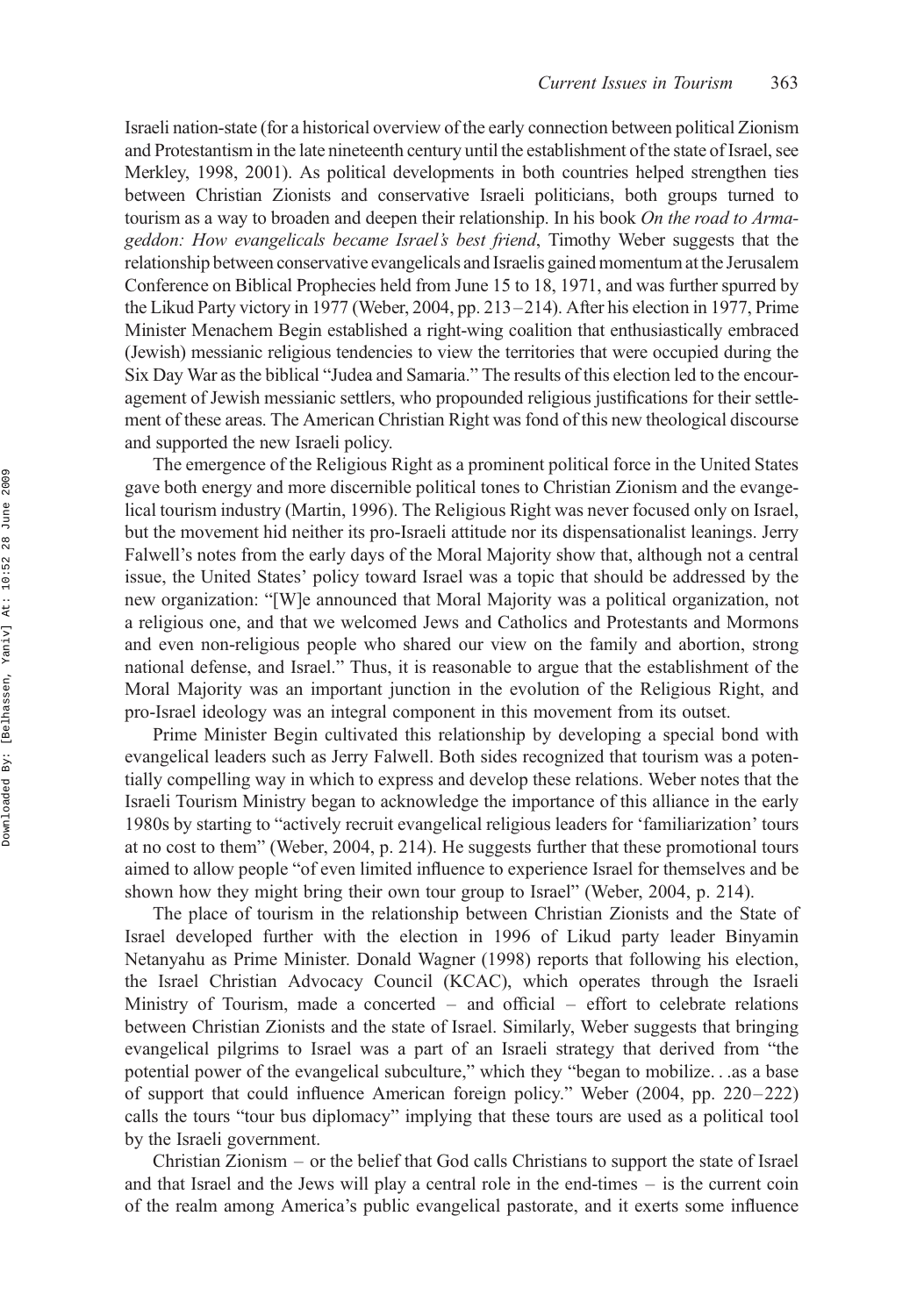(vast by some accounts, minor by others) on perceptions of United States foreign policy, if not on actual policies and policy makers (e.g., Davidson, 2005; Northcott, 2004). Vocal Christian Zionists such as Pat Robertson have attributed various ills that have befallen Israeli politicians to their willingness to cede lands to Palestinians or, more to the point, their unwillingness to run their country according to the dictates of a Protestant Christian reading of biblical prophecy. Christian Zionism is not, however, only the currency of Robertson and other prominent televangelists. To a great extent, academic interest in the roots of Christian Zionism has emanated from the central role evangelicalism plays in American politics. Given the pivotal role of the Jews in dispensationalism and the popularity of dispensationalism among modern evangelicals, scholars who focus on Christian Zionism in the context of American evangelicalism see this doctrine as a determining factor in evangelicals' attitudes toward political Zionism and Israel.

Grace Halsell's fieldwork (1986) is a rare example of an attempt to study the travel experience of Americans who participate in "Christian Zionist" tours to Israel. Halsell, who joined two of Jerry Falwell's evangelical tours to Israel in 1983 and 1985, criticized the tours for being political and not religious, as well as for completely ignoring the Palestinian people – specifically the Christian Arabs who lived in tour destination cities such as Bethlehem and Nazareth. Yet little research has focused on tours organized by less prominent evangelical leaders and communities in the United States. As opposed to previous attempts to write about Christian Zionist tours, this study shows that Christian Zionism is not a standardized ideology to which all of its followers uniformly adhere; rather its contours and demands are understood in various ways. Though "support for Israel" is certainly a unifying concept, there is no consensus among Christian Zionists themselves regarding a single "best way" to express that support. The organizers of the tours described here are uncomfortable, indeed "annoy[ed]" when they are grouped together with Pat Robertson and Jerry Falwell, but they, like Robertson and Falwell, choose pilgrimage as one way to support Israel and Jewish Israelis (personal communication through email with Mrs. B, January 11, 2006). Moreover, Christian Zionist thinking provides the motive for and shapes the itinerary of their pilgrimages (Feldman, 2007).

The importance of defining and understanding both this kind of travel and the thoughts and actions of those engaged in it is political as well as academic. Both Christian Zionists and their opponents use tourism to inculcate a theo-politics, while also using characterizations of opposing tours to substantiate their theo-political claims and to argue for the value of their own tours over and against those led by others. For instance, Reverend Stephen Sizer (1999), a political and theological opponent of Christian Zionism, divides Protestant pilgrims to the Holy Land into three groups: Evangelicals, Fundamentalists, and the Living Stones. He suggests that "Evangelicals" visit places with biblical significance to enrich their knowledge, suggesting that these tours are educational rather than religious in their essence. He also claims that these tours do not address "either the present Middle East conflict or necessarily [engage] in theological praxis." He claims further that "the presence of an ancient and oriental Christianity is either ignored, misunderstood or ... criticized for desecrating the archaeological sites with what are often regarded as pagan shrines." The "Fundamentalists," Sizer goes on to argue, are driven by the same motives "but with the added eschatological dimension, believing themselves to be witnessing and indeed participating in the purposes of God, at work within Israel in these "Last days." Sizer states further that contrary to "the ignorance of many Evangelicals and the harm caused by Fundamentalists," the "Living Stones" pilgrimages that he organizes incorporate meeting and worship with "indigenous Christians." (Sizer, 1999, pp. 86–88).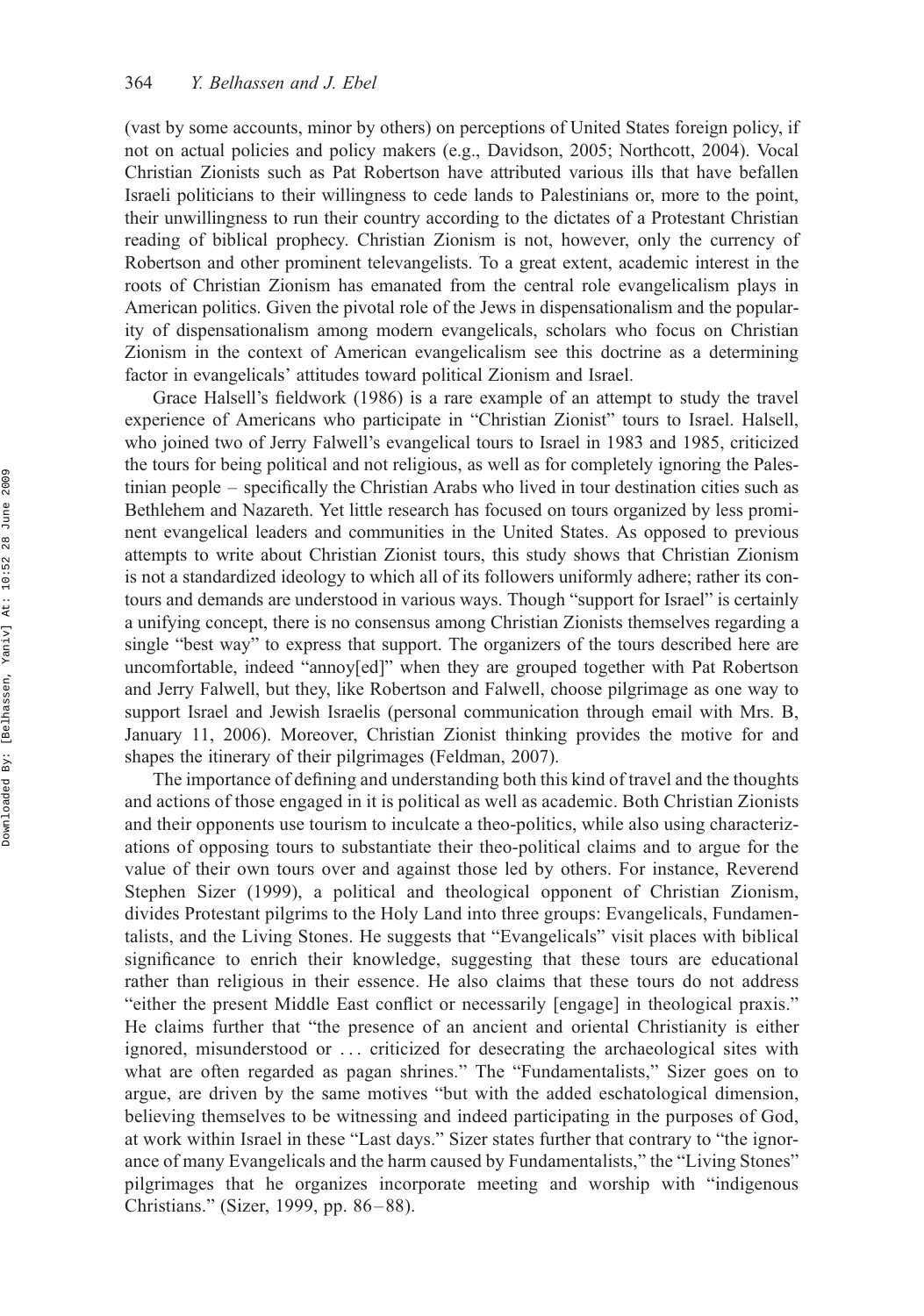# Methods

As a way of exploring the dynamics of Christian Zionist tourism in Israel, we inductively examine a concrete example of such tourism: pilgrimages to Israel organized by Mr. and Mrs. B, an evangelical couple based in Central Illinois. Mr. and Mrs. B have organized 19 tours over the last eight years. Since organizing their first tour in February 2000, they have kept up a pace of two to three trips per year, one of which is primarily humanitarian in nature. Their tours usually last 10 to 12 days and involve as few as 12 or as many as 72 pilgrims. There are many pilgrims who have traveled with the couple more than once; some have joined up to eight trips so far. Prior to traveling, pilgrims meet at least once to learn the details of the trip and the humanitarian work in which, in most cases, they will engage. Pre-trip meetings also include a time for questions, sometimes with past pilgrims, and a worship service. Some pilgrims pay the \$2800 for their travel entirely out of their own funds, but trip organizers encourage "delegates to build [a] support team to hold them up in prayer, to hear their stories upon their return, and assist them financially." Prospective pilgrims also benefit from donations provided by those who listen to the radio station managed by Mr. and Mrs. B. It is important to note that the radio station is affiliated with the Moody Bible Institute in Chicago – an inter-denominational higher-education organization that has had evangelical characteristics from its inception.

Mr. and Mrs. B. organize two basic types of self-defined trips: "spiritual" and "humanitarian." In case of regular, or what the couple call "spiritual pilgrimage," the payment is not tax-deductible. The humanitarian trips are considered to be "part mission, part pilgrimage" and the "mission part" (\$1400) is tax-deductible (the quotes from the brochures and promotional pamphlets). The "spiritual" trips take place in the summer months and most closely resemble "secular" sight-seeing tours. These trips do not usually involve preplanned volunteer work, but organizers stress that simply traveling in Israel lends vital economic support to the nation and its people. The humanitarian trips involve significant volunteer work, much of it framed by the Christian Zionist tenet that offering service and comfort to Israelis in the Holy Land is a central demand of the Christian faith. The observations recorded here were collected from a group that traveled to Israel on a "humanitarian" trip in November 2005; their trip was titled "Cargo of Care & Bucket Brigade: The 2005 Painting Pilgrims." As is the practice before each humanitarian trip, the prospective pilgrims collected various items to donate while visiting Israel including in this case, 347 teddy bears, 750 Beanie Babies, and hundreds of other toys, clothes, and housekeeping articles.

The November 2005 trip was "part mission, part pilgrimage" and focused only on sites in Israel and the Palestinian Authority. The "pilgrimage" portion of the trip included visits to Jerusalem, the Sea of Galilee and the Jordan River (where baptism/re-dedication was conducted), Eilat and the Red Sea, and the Dead Sea. As described in one of the tours' pamphlet, the "mission" portion included volunteer work in "care centers and neighborhoods of the poor, sick elderly, and perhaps even terror victims to serve them through fellowship, light tasks, yard work, painting, and repairs." Each pilgrim was part of a team that worked in one of several social service centers in Tiberias.<sup>1</sup> The whole group then went to visit HaEmek Medical Center located in the city of Afula, "in the valley of Armageddon" as the pamphlet pronounced; Magen David Adom (the Israeli equivalent of the Red Cross) in Jerusalem where some of the pilgrims donated blood; Shevet Achim, a Christian group that brings Palestinian children with heart problems to Israeli hospitals for free surgery and care; and to a chess club in the city of Arad, the membership of which consists largely of Christian Russian immigrants. In addition, the pilgrims were given the opportunity to plant trees and, thus, to participate directly in the Zionist project of making the desert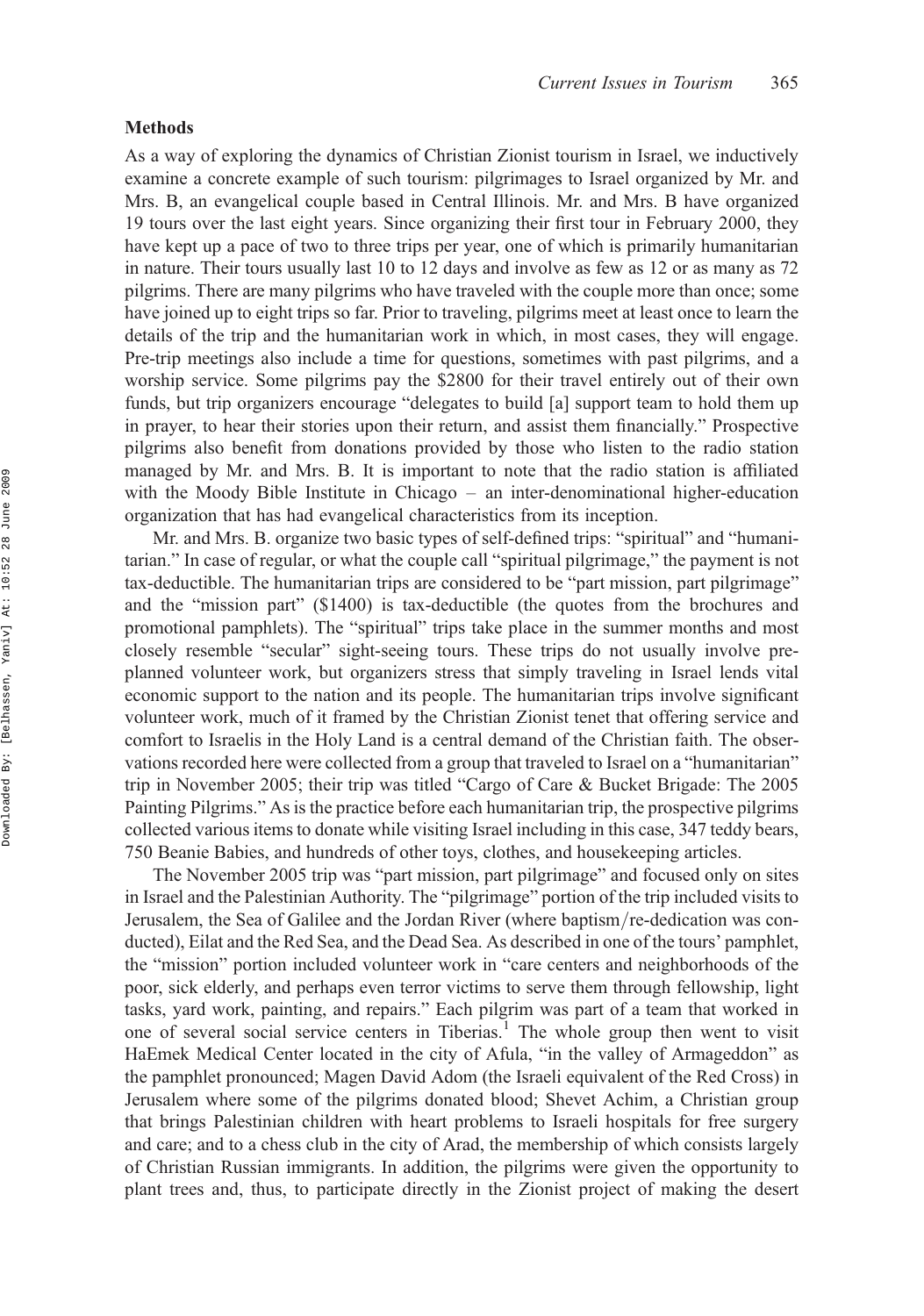bloom. The trip concluded in a Lebanese Restaurant in Abu-Gosh, a Muslim-Christian Arab village near Jerusalem.

The process of data collection for this study started in December 2004 and continued throughout July 2007. In December 2004, Mrs. B, the main source, described how she and her husband started organizing trips to Israel after traveling with Kay Arthur's evangelical group. She also shared the schedules and locations of meetings planned before and after the trip with the pilgrims; this information later became an important source of data for this study. In addition, the first author joined a group of pilgrims who traveled to Israel in June 2005 and conducted several informal interviews with pilgrims before and after their trips. The primary and secondary data about the November 2005 trip was collected between September 2005 and July 2006. Initial data came from a transcript of participant observation of a preparation meeting with seven key pilgrims who were assigned as "team captains." The captains were very excited about the opportunity and openly discussed their motivations for the opportunity to volunteer in Israel. At a post-trip meeting, the pilgrims shared experiences and photographs and discussed the significance of the trip to them; six of the pilgrims in attendance sat for informal interviews. After the trip, pilgrims received a list of written questions to answer and return via mail or email (the pilgrims were provided with stamped envelopes and informed consent letters). From a list of 38 participants in the November trip, 26 replied (response rate 68%). To contextualize the pilgrims' motivations and reactions, we have also drawn on additional material provided by the couple including booklets, brochures and pamphlets, and original materials created for the pilgrims and their hosts during the last five years.

To a great extent, the interpretive approach that guides the data analysis is symbolic interactionism. Patton (1990, p. 75) suggests that symbolic interactionism "is a perspective that places great emphasis on the importance of meaning and interpretation as essential human processes" and is based on the premise that "people create shared meanings through their interactions, and those meanings become their reality". Accordingly, we interpret the pilgrims' activities in Israel as symbolic actions that reflect the theo-political meanings of the tours more generally. Thus, the analysis of the activities of those who participated in the tours is based on the premise that humans behavior is guided by the meanings people ascribe to their activities. Symbolic interactionist analysis also assumes that meanings are shaped by, and derived from, social interactions with others. An application of a symbolic interactionist analysis to the examination of these activities reveals how the ideological meanings embedded in the tours to Israel are negotiated between the organizers and the pilgrims. As Blumer (1969) suggests, meanings are not static and can be negotiated and modified through interactions with others.

#### Study results

The findings of this study shed light on four generic actors that are involved in the inspiration, distribution, utilization, and consumption of Christian Zionist ideology in contemporary evangelical pilgrimage. The first actor includes Christian Zionist organizations, such as ICEJ and Moody Bible Institute. These organizations usually tie visits to Israel to the broader ideology of Christian Zionism. At this level, Christian Zionist ideology is usually well articulated in its most precise manner in terms of its theological clarity and context, as introduced in the aforementioned section. The second, as shall be discussed shortly, are the grassroots organizers of the tours. At this local level, the ideology is distributed and materialized into organized tours, in which it is transformed into symbolic touristic activities and itineraries that correspond with the Christian Zionist ideology. Arguably, the most important actors in the examined tours are the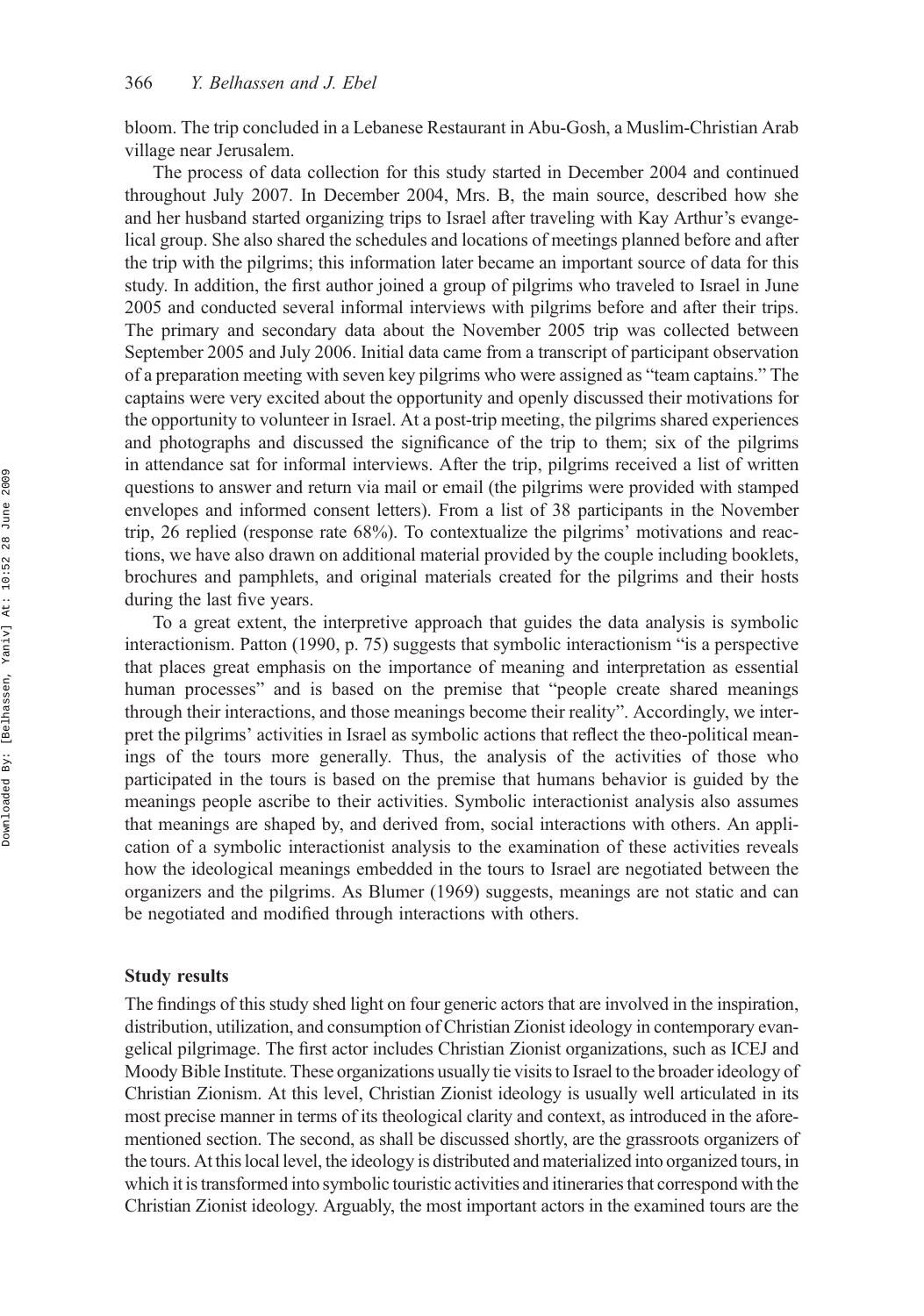tour organizers who both promote the tours and produce the texts for them and thus have a relatively strong influence on the ideological meanings embedded in the tours. The third actors are the Israeli officials who utilize the ideology by Israeli officials and choose to promote this inbound tourism segment due to its Zionist orientation and economical value. The fourth generic actor is the pilgrim who chooses to consume the Christian Zionist ideology by joining the tours. The findings demonstrate that though evangelical pilgrims find their trips to the Holy Land both religiously significant and, in some cases, life-changing, their experiences and attitudes diverge significantly from those of the tour organizers and from popular portrayals of Christian Zionist activism.

# Ideological dynamics: inspiration, distribution, utilization, and consumption

### (i) Christian Zionist institutions

Today, there are numerous advocates of a strong relationship between the state of Israel and evangelicals "on the ground in Israel" working to assist evangelical pilgrims. Institutions such as the International Fellowship of Christians and Jews (IFCJ) and the ICEJ offer Israel political and financial support by encouraging Jewish immigration to Israel and by organizing and funding charitable projects for underprivileged Israelis. Others include the International Christian Zionist Center (ICZC), Bridges for Peace, Christian Friends of Israel (CFI), and The Institute of Holy Land Study (formally known as the Israel-American Institute of Biblical Studies).The ICEJ, founded in 1980, is one of several Israel-based organizations espousing Christian Zionist ideology and offering support to organized tours. The ideology of Christian Zionism is articulated most clearly and systematically by these various organizations, which can be viewed as the ideological inspiration of such tours. ICZC encourages travel to Israel using the prophecies of Zechariah 9:22: "Thousands of years ago, Israel's prophets foretold that people from around the world would one day come up to the land: 'Yes, many peoples and strong nations shall come to seek the LORD of hosts in Jerusalem, and to pray before the LORD.'" (ICZC, 2007). ICEJ, a self-described Christian Zionist organization, sees itself as "an evangelical Christian response to the need to comfort Zion according to the command of scripture" (ICEJ, 2006). Though its official website declares, "[w]e are not trying to fulfill an end-time agenda," the website also makes clear that ICEJ views Israel as far more than a nice place to visit.

We proclaim a message to Zion that her modern day restoration is not a historical accident, but the fulfillment of God's word (Ezekiel  $36:24-26$ ; Luke 21:24). A time of great glory awaits Israel even though dark times may precede the break of day. Vision will not fail and from a Jewish Jerusalem, the Lord's law will go out and the "nations shall not learn war anymore" (Isaiah 2:1-4). (ICEJ, 2006)

ICEJ believes the role of the Jews in the end-times to be significant and, perhaps, sufficient to warrant Christian support for Israel. ICEJ stresses further the extent of Christianity's historical and theological "debt" to Judaism: "Paul affirms that everything we hold dear as Christians has come from the Jewish people," and emphasizes the need for Christians to repay this debt with "support, prayers, and [a] ministry of comfort" (ICEJ, 2006). The organization reminds all comers that Jesus proclaimed, "Salvation is of the Jews;" in other words, the biblical "Israel" remains covenanted and no evangelism is necessary. Indeed, the ICEJ has been criticized by both evangelists and Messianic Jews (i.e., Jews who follow Jesus without abandoning their religious heritage) for not proselytizing among Jews (Fruchtenbaum, 1990; Ross, 1990). The pilgrimages organized by the Bs,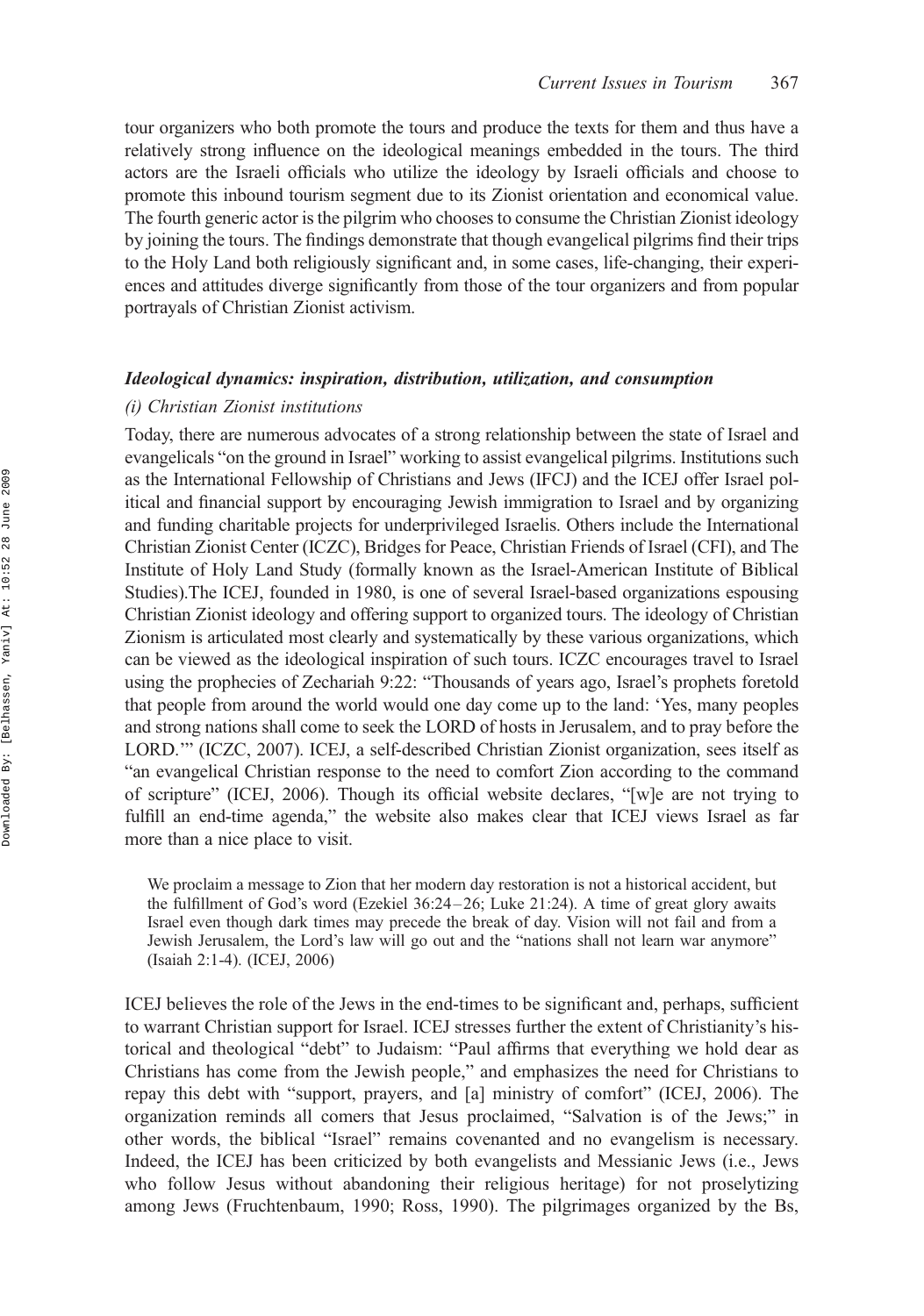like many others, include visits to ICEJ or other Christian Zionist Institutions. In these meetings, pilgrims are encouraged to write letters to American congressmen and newspapers in support of Israel, and to offer their prayers on Israel's behalf.

# (ii) Grassroots pilgrimage organizers

Mr. and Mrs. B embrace the politics and the expression of faith embraced by the abovementioned Christian Zionist organizations. They identify themselves as "right wingers" in American politics; they are well aware of the potential political implications of their tours to Israel; and they are well versed in the dispensationalist pre-millennialism that has been an important dimension of the Christian Zionist movement. One goal of the pilgrimages, then, though arguably not the primary goal, is to encourage others to conceive of Israel and of history in similar ways. In this endeavor, their results are mixed.

Mr. B explained during a July 2006 interview that he wants the pilgrims he leads to grow in their understanding of how God uses "'geo-political' means to raise up people and events to accomplish His will." Mrs. B also revealed her political orientation in an interview, explaining at length her motives for bringing Americans to Israel:

Well, I want people to know where the history of the future is going to take place. Everything that is happening in the world now – the key is Israel. ... I want to get them over there to meet the people and to start understanding ... the complexity of the relationship.

Mrs. B's words deserve careful attention. Her response begins with two statements directly related to dispensationalist eschatology (i.e., "the history of the future," "the key is Israel") and then, except for a late reference to "evil" teachings, uses a vocabulary that is entirely political in its orientation. She speaks of national leaders and lands, votes, and wars. She notes that "some" Palestinians are "sweet, nice people." And she states unequivocally that "our heart is with the Jewish people." When speaking of the pilgrims, Mrs. B describes a desire to help them understand "the complexity of the relationship" between Jewish Israelis and Palestinians. Though there can be no doubt about her desire to educate the pilgrims, one can ask in fairness whether the "complexity" to which she refers is more closely related to her view of regional politics, which is admittedly biased (Mrs. B's words indicate that her understanding of the relationship between Israelis and Palestinians begins and ends with her heart favoring "the Jewish people"), or to her complex eschatology, the "key" to which is Israel. In either case, Mr. and Mrs. B are perfectly comfortable speaking openly and in no uncertain terms about political matters.

Mr. and Mrs. B shared their reading of the connection between Christian Zionism and contemporary politics with pilgrims both before and during the tours. In a promotional sermon for the Cargo of Care trip, delivered in a small-town evangelical church in Central Illinois, Mrs. B spoke about sites in Israel, showed slides of those sites, and tied them to biblical stories. During the sermon, she made regular, though less than overt references to the ideology of Christian Zionism. At the outset she stated:

The state of Israel is isolated from Western states and we can learn from it in the way the international media covers the Middle Eastern news. ... "We", on the other hand, "love God's people" and want to show the Israelis that they are not alone.

By using terms like "state," "international media," and "Middle Eastern news," Mrs. B established a framework in which global politics and political actors figured prominently. She then spoke normatively of how "we" are to act, i.e., to "love God's people" and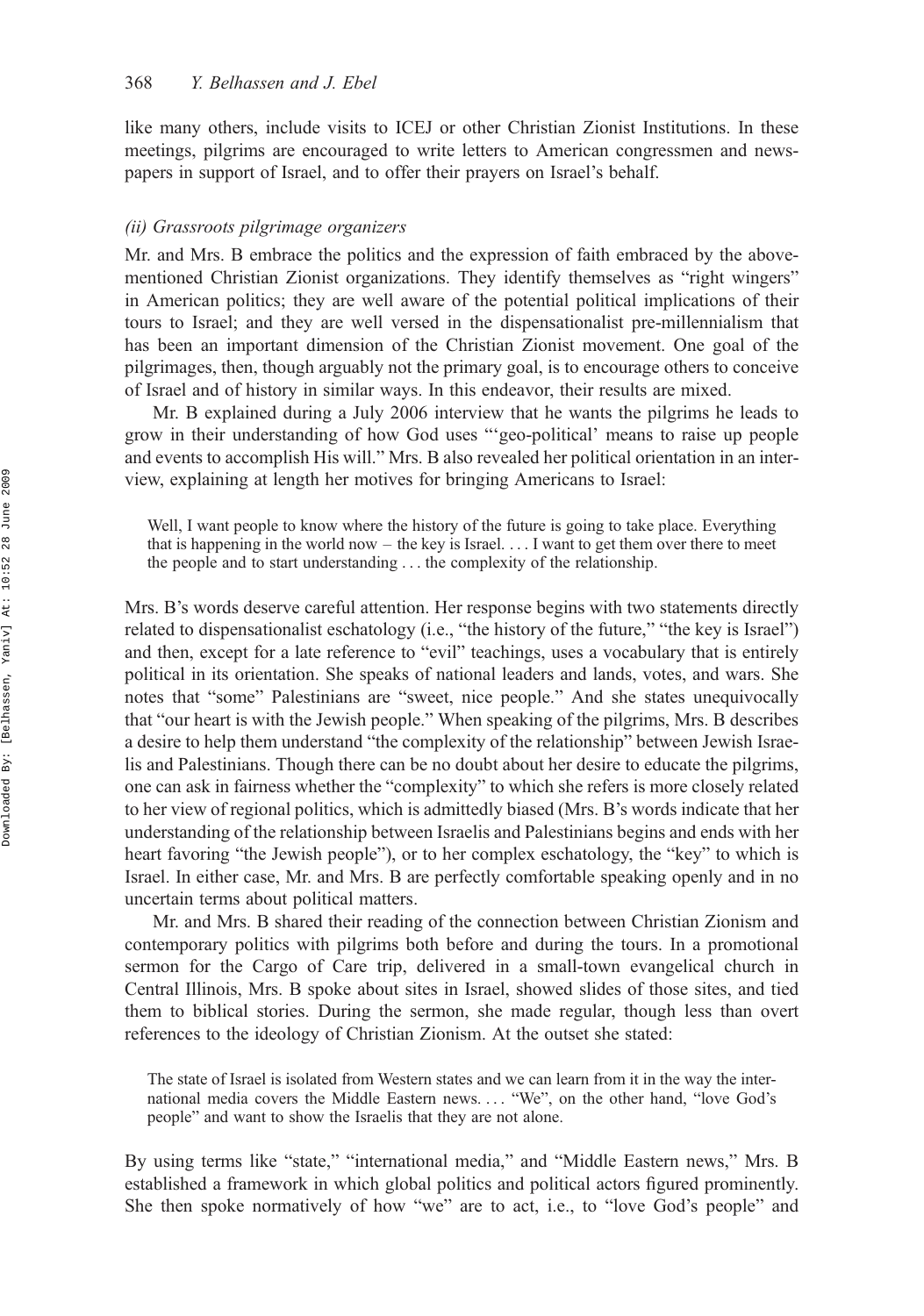"show them that they are not alone," attempting, it seems, to inculcate or draw forth a political ethic. It is, it seems, in the movement from a political framework to an ethical one that Mrs. B and Mr. B lose the hold they may have had on their pilgrims' senses of the political, for while most are acutely aware of the macro-politics of the Middle East and Israel, most refused to see their expressions of "love [for] God's people" as political acts. Thus, even if those "ethical" acts do indeed have political implications, the laypeople don't see them as such and therefore they understand their tourism in differently ideological terms.

The literature that Mr. and Mrs. B. provide to prospective pilgrims exhibits a selfconscious fusion of religion and politics. During a promotional meeting held at a Midwestern evangelical church, attendees received Jack Hayford's article "Why stand with Israel today?"<sup>2</sup> Hayford (n.d.), an evangelical pastor based in California, describes Israel's current situation and lists five ways that Christians can "stand up for Israel:"

- 1) Equip yourself with reliable information, avoiding bigotry and disallowing "blind spots." Recognize the disposition of popular press ....
- 2) Accept with continuing faithfulness the Bible's call to "Pray for the peace of Jerusalem" (Psalm 122:6), and pray that our Nation will govern in the light of Genesis  $12:1-3...$  "I will bless those who bless you ...."
- 3) Prayerfully consider visiting Israel as a point of practical support.
- 4) Show friendship toward Jewish friends. Affirm that you, as a believer, stand with Israel as a point of your Bible-based commitment to God.
- 5) While acknowledging the terrorist habits of radical Muslims, be gracious to others.

Hayford (n.d.) presents religion and politics as tightly interwoven, though not coterminous, and appeals to "true" Christians to express their faith by supporting Israel politically. Among the five ways of standing with Israel – one of two over which readers are asked to pray – is "visiting Israel."

In terms of ideology, it seems that the organizers of the tours are very familiar with the theological component of Christian Zionism. In response to a question about her eschatological beliefs, Mrs. B. wrote:

We align ourselves with many of the dispensationalist doctrines, but not fully ... I believe that the rapture will come first (i.e., that Yeshua will meet those who love Him in the air), that the antichrist will call himself  $G \sim d$  (and I never have read in the Bible or anywhere else that he'd be Jewish) and set himself up in the Temple, that will have been built there. (By the way, this is the time period when I believe that the Jewish people in Israel will flee to Petra, to escape what's to come, i.e., the time of Jacob's trouble, two periods of 3.5 years.) Then Yeshua, King of Kings and Lord of Lords returns to earth to set up His kingdom. He returns with all the saints before, including Abraham, Jacob, Joseph, Moses, David, Isaiah, etc, etc, etc, as well as those who believe in Yeshua and who came after Yeshua's birth, death and resurrection (like me).

According to Mrs. B, the pilgrimages serve the important purpose of showing the Christian faithful the lands in which "the history of the future" will take place. But contrary to some portrayals of Christian Zionists as apocalyptic zealots intent on bringing about these events in history, Mr. and Mrs. B insist that human hands will not initiate this chain of events. Mrs. B wrote further:

 $\dots$  the bottom line for us concerning Eschatology is that  $G \sim d$  is in control (not man), and that things will unfold in  $G \sim d$ 's timing and in  $G \sim d$ 's way. We get to watch and see Him work. When we read the Bible and see that the Jewish people will return to Israel, we rejoice, we believe it,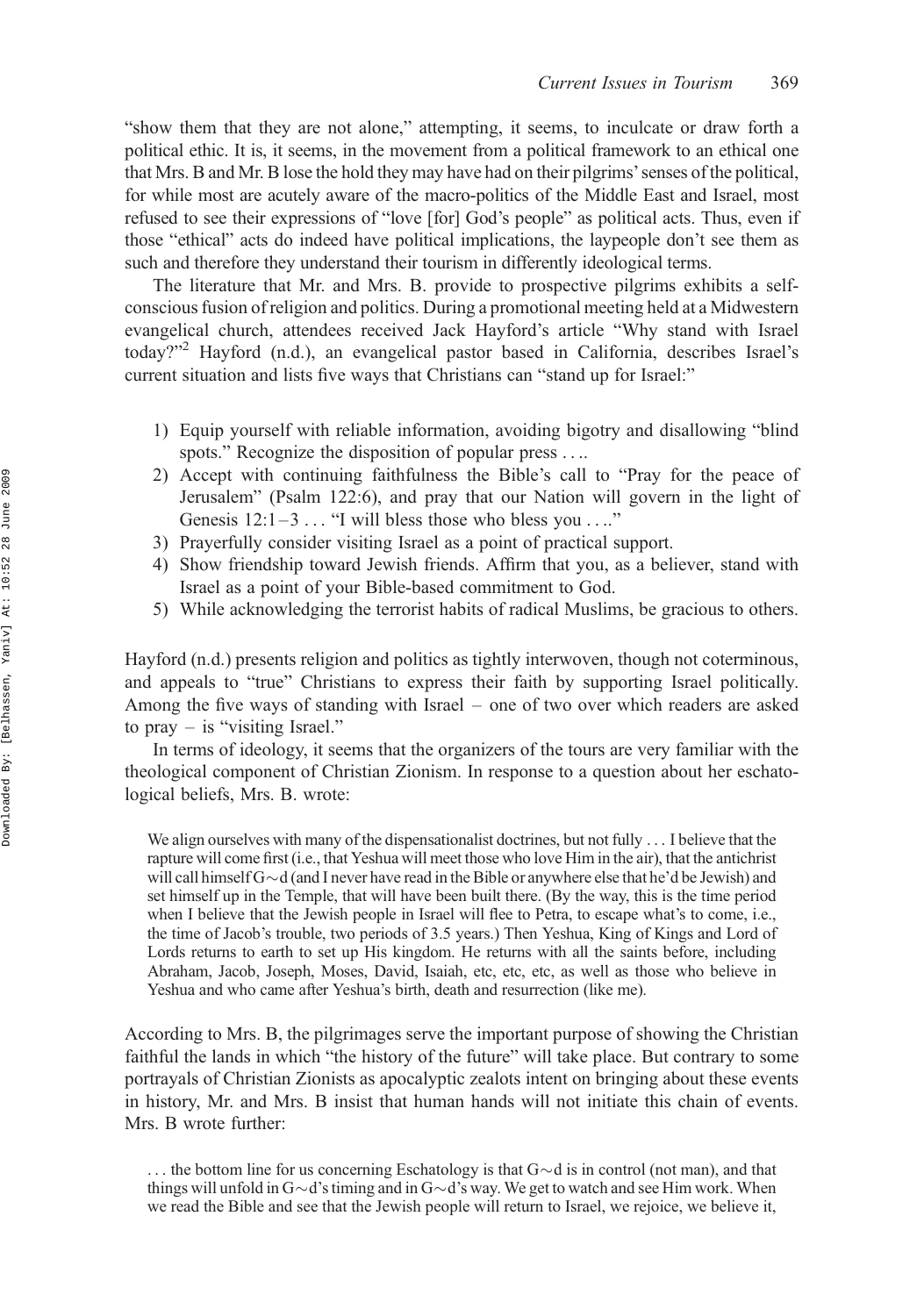# 370 Y. Belhassen and J. Ebel

and we see that  $G \sim d$  is faithful to His Word. We want to help in any way we can, motivated by love, not by hastening Yeshua's return. When His Word says that Temple will be rebuilt on the Temple Mount (it's in Ezekiel, the Hebrew scriptures) we believe this as well, though we haven't a clue as to how  $G \sim d$  will orchestrate the events to have this done, since there are indeed two gigantic mosques up there. (email communication, January 12, 2006)

Mrs. B's insistence – stated at least five times in different ways – that God alone knows when the end-times will come and that human actions will not hasten God, has a deeper meaning within the Christian Zionist community. She is making it clear that she is not among the radicals who would resort to violent acts against the "two gigantic mosques up there" in order to force modern events into alignment with prophecy. That kind of action is, according to her, only for God to initiate.

One of the characteristics of evangelical pilgrimages to Israel is the humanitarian activities offered by the pilgrims to the host community. One way to see how the ideology is transformed from ideas into a travel practice is by analyzing these activities. A contextualization of these activities within the ideology of Christian Zionism helps to decipher the meanings of these activities as the organizers view them. Accordingly, it can be argued that the planned humanitarian activities in Israel are not coincidental; they are planned by the organizers of the tours and, therefore, reflect the ideology promoted by the tours' organizers. For example, by visiting an immigration center, the pilgrims can view the apparent realization of biblical prophecies about the return of Jews to their homeland, or as one trip organizer put it, "to view the work of God." Similarly, all other volunteering activities in Israel are "biblically" framed as an effort to comfort God's people during the pre-Messianic phase, and in line with the dispensationalist worldview of the organizers (see Belhassen, in press).

#### (iii) Israeli officials

The establishment of the Israel Christian Allies Caucus signifies a concerted effort to officially celebrate relations between Christian Zionists and the state of Israel. Their first Press Release stated:

Knesset Members created the "Christian Allies Caucus" today, in recognition of the importance to Israel's security of the international pro-Israel Christian community. The caucus is the first of its kind in Knesset history. Its purpose is to streamline communications and coordinate activities between the Knesset and Israel's Christian allies. The caucus is also intended to increase awareness, both in Israel and the international community, of Israel's appreciation for the many and varied contributions that its Christian supporters have made to the well being of the people of Israel in their day-to-day lives. (Christian Allies Caucus Press release, January 5, 2004)

Over the last decade, Israeli tourism ministers have suggested a more practical and less ideological way to look at the cooperation between evangelical leaders and the Israeli government. For example, when former tourism minister Abraham Hirchson was asked about the far-reaching consequences of the theological roots of evangelical tourism, he stated, "I'm not a theologian, I'm the minister of tourism, and I'm not interested in the politics of our tourists as long as they come here. They come here as tourists, and they're friends of Israel" (Urquhart, 2006). Similar attitudes were manifested in a recent Press Release by the Israeli Ministry of Tourism when Isaac Herzog, the Minister of Tourism, visited the National Religious Broadcasters conference held in February 2007. Like Hirchson, Herzog explained:

The [American] evangelical market is highly influenced by Christian broadcasting. ... The [Israeli] Ministry of Tourism reorganizes its [marketing] efforts because it acknowledges the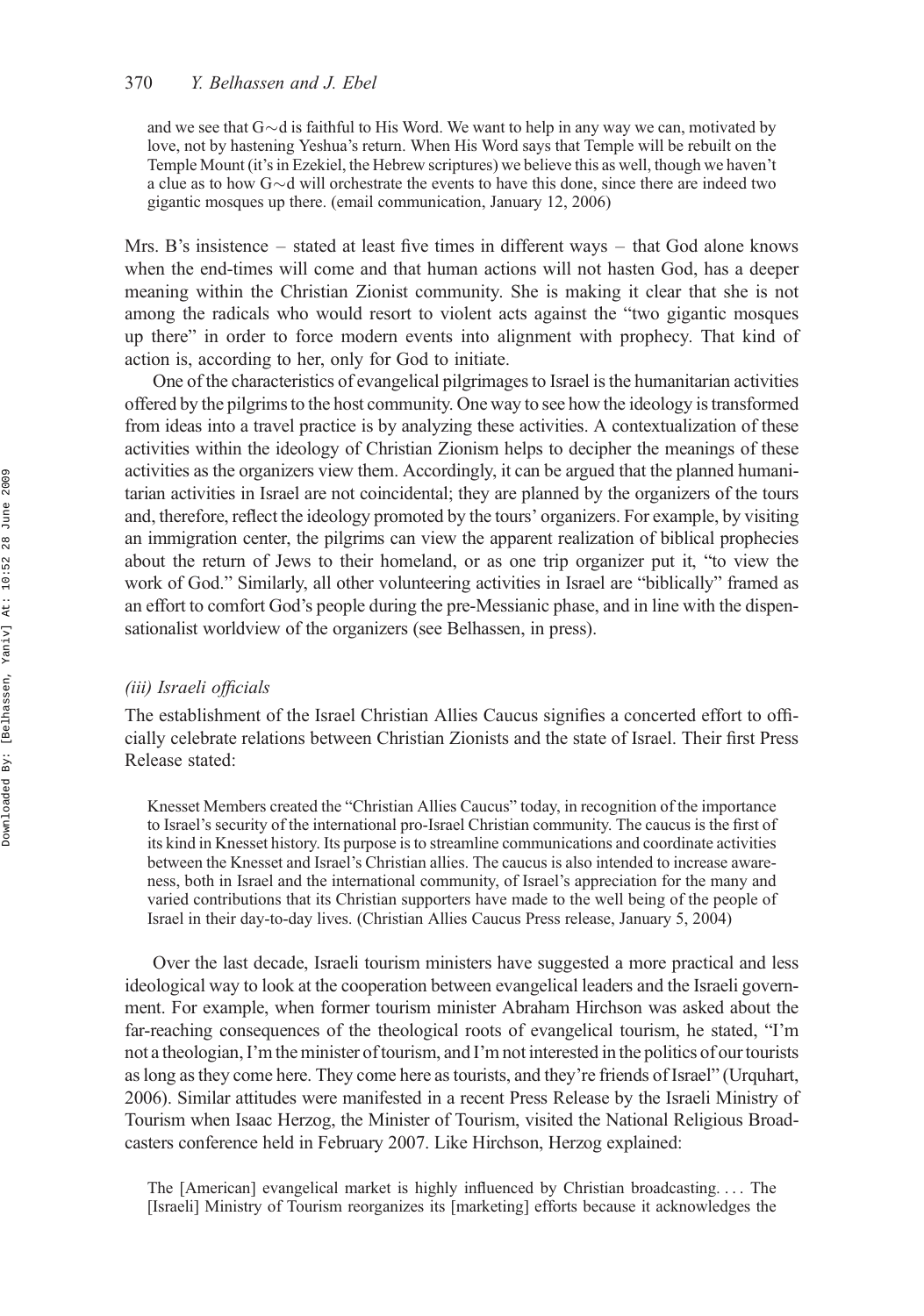potential of this segment to contribute to tourism to Israel. I believe that the National Religious Broadcasting conference will enable a significant exposure to Israel. (Israeli Tourism Ministry Press Release, 2007)

In other words, it can be argued that Israeli officials generally believe that since evangelical tourists represent an important and stable segment of its visitors, it is the role of the state of Israel to develop its relationship with those who can organize such tours. The political connotations and ramifications of this relationship should, therefore, be understood in this context.

## (iv) The pilgrims

The Cargo of Care pilgrims, though much less aware than their tour organizers of the contours of dispensationalist pre-millennialism, held beliefs that either derived from dispensationalist pre-millennialism or were shared by less eschatologically focused versions of conservative Protestantism (for example, that a "proper" reading of the Bible included seeing contemporary Jews as the biblical Israelites; a belief in the imminent arrival of Jesus; the Great Tribulation). No pilgrim described the doctrine of dispensationalism in its Darbyite entirety or even in the detail provided by Mrs. B, but some did make reference to the eschatological outline suggested by dispensationalism and to some specific markers on that outline, such as the rebuilding of the Third Temple before the arrival of Christ. Ariel (2001) suggests that one of the important concerns in this context is whether the belief in the rebuilding of the Third Temple will lead some adherents to look for ways to hasten the arrival of Christ by destroying the two mosques that are currently located on the Temple Mount. Ariel provides examples in which Christian premillenialists have tried to speed up the rebuilding of the Third Temple by financially supporting Messianic Jewish groups involved in searching for the Lost Ark, or breeding red cows whose ashes are required to enable Jews to enter the Temple Mount. Ariel also refers to rare isolated cases where Christian radicals have attempted to burn or blow up the mosques on the Temple Mount. Such activities, we believe, represent only the very most extreme among those who can be considered Christian Zionists. In any case, the Cargo of Care pilgrims did not embrace Darbyite dispensationalism and its elaborate eschatology uniformly and completely. And while many expressed a sense of the importance of Israel in the end-times, they, like the tour organizers, were not inclined to personal acts of apocalyptic radicalism.

The Cargo of Care pilgrims explicitly eschewed any connection between their experiences in Israel and politics. Their travel, they believed, was an expression of religious belief and duty, not of politics. In response to the question "What are the political aspects of the humanitarian tour to Israel?" one pilgrim answered: "There is no political connotation to this trip. Israel is truly God's chosen people and I feel closer to them as a people. My opinion remains supportive." Another pilgrim wrote:

There are no connections between these trips and politics. I feel that the state of Israel is a God given gift to the Jewish people. As to my feelings about Israeli people or Jewish people, I don't think I differ with either, I know that the Bible says that God gave the Jewish people the land.

Though there is a clear difference in the ways tour organizers and pilgrims talk about the politics of pilgrimage, accounting for that difference can lead one down to quickly diverging paths. Christian Zionism is a faith with a vested interest in regional and global politics. The religiousness of those politics might be so deep and so pervasive as to make the term "politics" seem an inadequate, indeed a profane descriptor. In the eyes of such believers, it would not be a political statement to profess unequivocal support of Israel's right to exist, or the belief that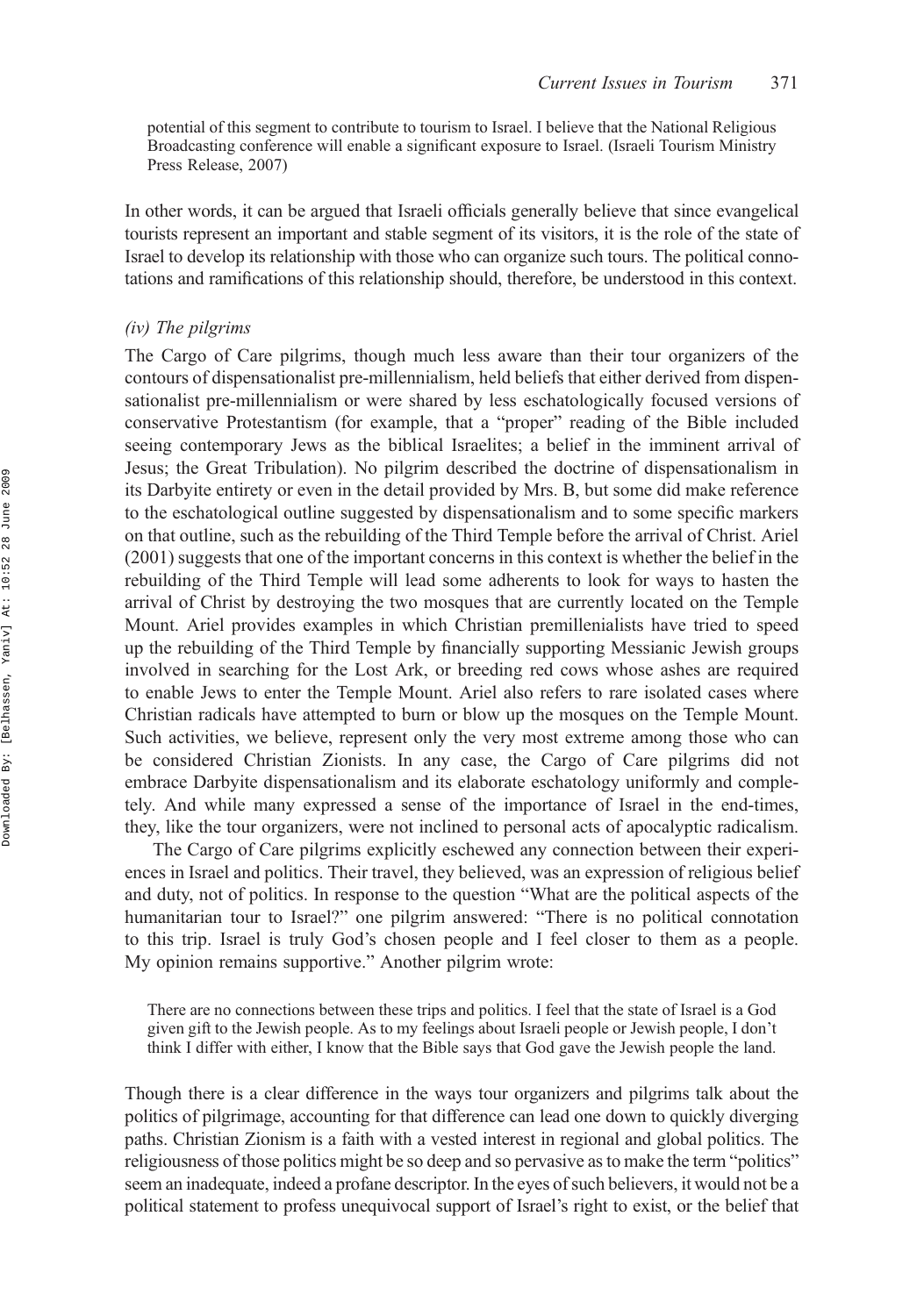God's promise to the Israelites is sufficient justification for the contemporary nation-state of Israel. Such statements would be, rather, statements of faith. By the same token, given the humanitarian dimension of these trips and a common tendency to equate politics with the words and actions of elected officials, a denial of the trip's political dimension could also be an effort to separate religiously motivated care for fellow human beings from the perhaps distant realm of national or global politics.

Something like this last reading would seem apt in the case of a pilgrim couple deeply moved by encounters with Palestinian children. Though the "Christian comfort" offered during the Cargo of Care trip was overwhelmingly directed toward Jewish Israelis, the pilgrims were aware of the plight of the Palestinians during their trips, and the organizers arranged for a presentation about Shevet Achim, a Christian organization that "helps bring Arab children to Israeli hospitals for life saving heart surgeries" (SHEVET, 2006). At a post-trip meeting, one of the pilgrims noted that she and her husband had decided to donate money to the organization after returning home. Her husband also mentioned this organization in a letter describing the trip.

I support the concept of an Israeli homeland. God loves the Palestinian people also. I deplore the dreadful violence that both groups feel they must use and pray for a peaceful solution to their disagreements. My wife and I made a significant gift to Shevet Achim which helps to improve relations between individual Jews and individual Palestinian families. I do not believe I feel any closer to the Israelis or to the Palestinians as a result of the trip nor do I feel that my political opinion about either side changed because of the trip. But my hope for the future took a leap forward because of the work of Shevet Achim. I only wish that there were many, many more activities similar to Shevet Achim.

His affection and hope, felt equally for Israelis and Palestinians, are hardly harmonious with depictions of the Christian Zionist as blind to the humanity and the struggles of Palestinians; his apparent appreciation for the daunting complexity of interpersonal, intercultural, and inter-religious relations in Israel and Palestine is a significant development on the analysis offered by the tour organizers.

As noted earlier, the pilgrims found it difficult to separate theology from politics. None of the participants who answered the questionnaire saw any political dimension in the tour. Nevertheless, and somewhat surprisingly, some of them described political consequences of these tours. For example, in his written answer to the question, "Do you think that your political opinion regarding Israel was changed due to the experiences of this trip?" one pilgrim in his fifties revealed one way in which the ideology of Christian Zionism is reproduced as a result of the tours:

I believe the copy of the letter I sent to our president and his administration would reflect best what my political opinion is regarding the current political crisis. This letter was suggested by a Christian organization that has offices in Israel, and provides several tons of food weekly to a segment of the Israeli population.

Dear Sir or Madam:

I am writing to you today as a concerned citizen and devoted Christian. The overwhelming Hamas victory in the recent Palestinian elections demonstrates that despite our best efforts to seek peace in the Middle East, we only serve to empower those who would see harm come upon us. Every concession that the world forces Israel to make in the name of peace is just another victory for their extremist enemies.

In carrying out the disengagement from Gaza and northern Samaria, Israel took a bold step in the pursuit of peace with their Palestinian neighbors. In response to the step, the Palestinian people have elected Hamas, a fundamentalist Islamic terror group that seeks the destruction of the state of Israel, to lead them ....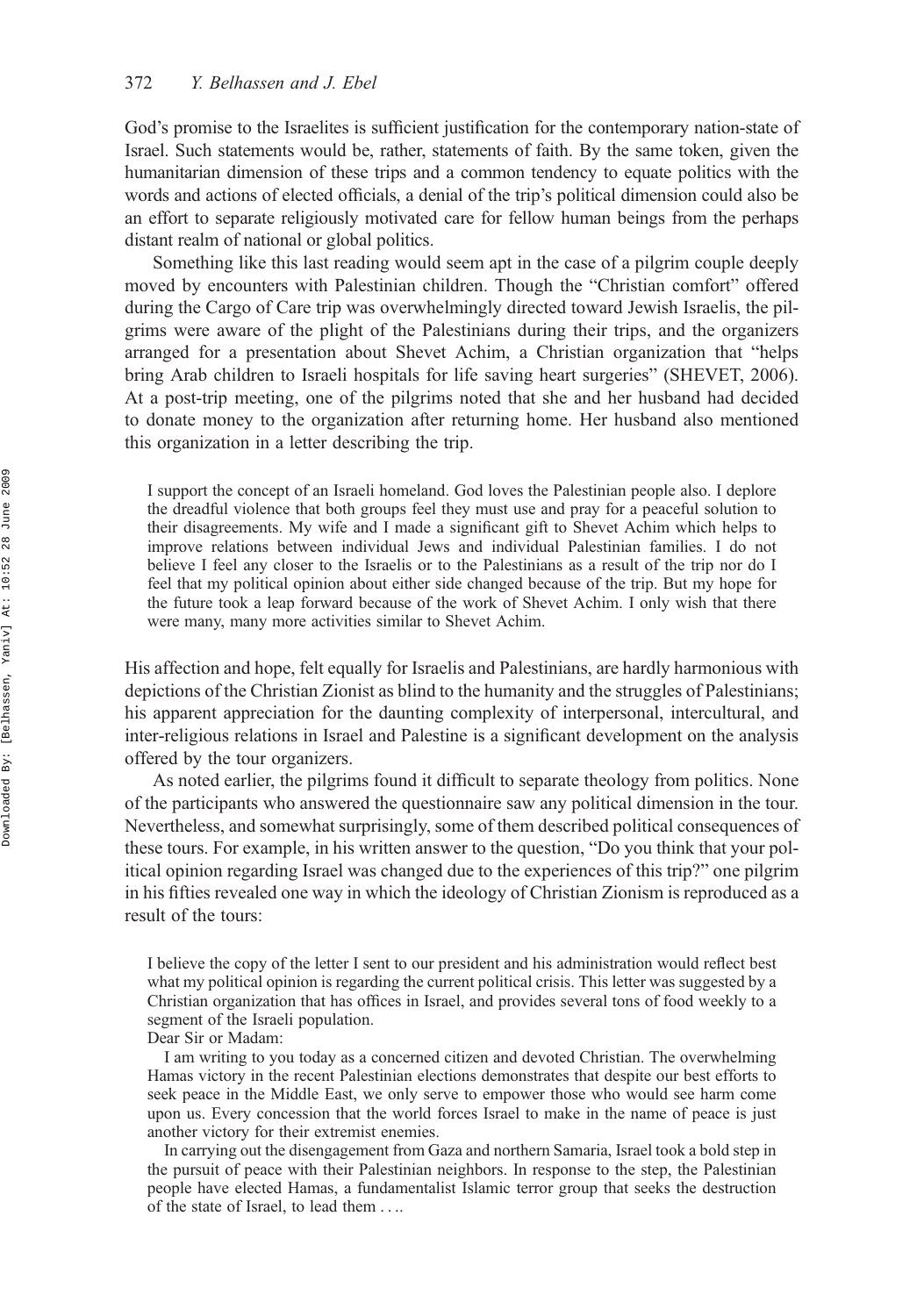Israel has indicated that it is willing to take additional bold steps towards achieving peace in accordance with the Road Map, whereas Hamas leader Muhammad Zahar has said, "There is no peace process. Negotiations for us are not a goal in themselves, but a means to an end" (AP, Jan. 27, 2006). Hamas's endgame has always been the destruction of Israel, and now more than ever, it is the time to hold them accountable for what they say and do .... It is time to recognize that Hamas, funded and supported by Iran and Syria, is a threat not only to the State of Israel but also to the peace and stability of the entire region. Just as with the Taliban in Afghanistan, the terrorist government of the PA must not be immune from the global war on terror, its removal no less just or necessary.

I call on you now to stand strong with Israel, an ally and freedom-loving democracy ... . and most of all, I call on you to join me in praying for the peace of Jerusalem ....

Immediately after quoting his own letter the same pilgrim answered the question "Do you think that there are connections between these trips and politics?" as follows: "I am not aware of any connections. I just wanted to be a blessing to the people of the land, and to make a spiritual journey." The contradiction between the obvious political tenor of such a letter and the inability to see the political aspects of the tours is an interesting anecdote that deserves exploration. For the current research, however, this letter illustrates not only how the ideology of Christian Zionism is negotiated between one Christian Zionist institution and the pilgrims, but also the role tourism as a practice plays in the celebration of a theo-political ideology (see Table 1).

# Alternative tours: Holy Land Living Stones pilgrimage

The theo-political relationship of conservative evangelical Christians to the nation-state of Israel has led many to criticize the former for being uncritical in their support of the latter, particularly where the Palestinian question is concerned. While this is certainly the case for many Christian Zionists, and tour organizers and pilgrims generally see events in the region through a lens that is politically pro-Israel and eschatologically pre-millennialist, some pilgrims were uncomfortable describing their trip as political and returned from their trip having learned something of, to borrow Mrs B.'s words, "the complexity of the situation." Based on our study, Christian Zionist tours are not the brainwashing tours described by Halsell in Prophecies and politics: Militant evangelists on the road to nuclear war (1986). Despite what sociologists might see as structural constraints dictating the experience of these pilgrims in Israel, some pilgrims constructed their experiences and interpreted their tours in their own ways. While it is true that we cannot ignore the important role of the organizers who guide the gazes of their pilgrims before, during, and after the tours, we also cannot assume that the pilgrims are passive vessels for the theo-politics of Christian Zionism.

The opponents of Christian Zionism point to the particular and peculiar origins of Christian Zionism in Protestantism while working within previously defined theological, political, and ideological roles (Sizer, 1999). Those who disagree with Christian Zionist

|  |  | Table 1. The ideological dynamics between Christian Zionism and tourism actors. |  |  |  |  |
|--|--|---------------------------------------------------------------------------------|--|--|--|--|
|--|--|---------------------------------------------------------------------------------|--|--|--|--|

| Ideological actors                  | Ideological role           | Ideological<br>endorsement | Examples                                                      |
|-------------------------------------|----------------------------|----------------------------|---------------------------------------------------------------|
| Christian Zionist<br>institutions   | Inspiration                | High                       | ICEJ, ICZC, CFI, Bridges for Peace                            |
| Grassroots pilgrimage<br>organizers | Distribution               | High                       | Kay Arthur, Jack Hayford                                      |
| Israeli officials<br>Pilgrims       | Utilization<br>Consumption | Intermediate<br>Varies     | KCAC, Israel Tourism Ministry<br>'Cargo of care' participants |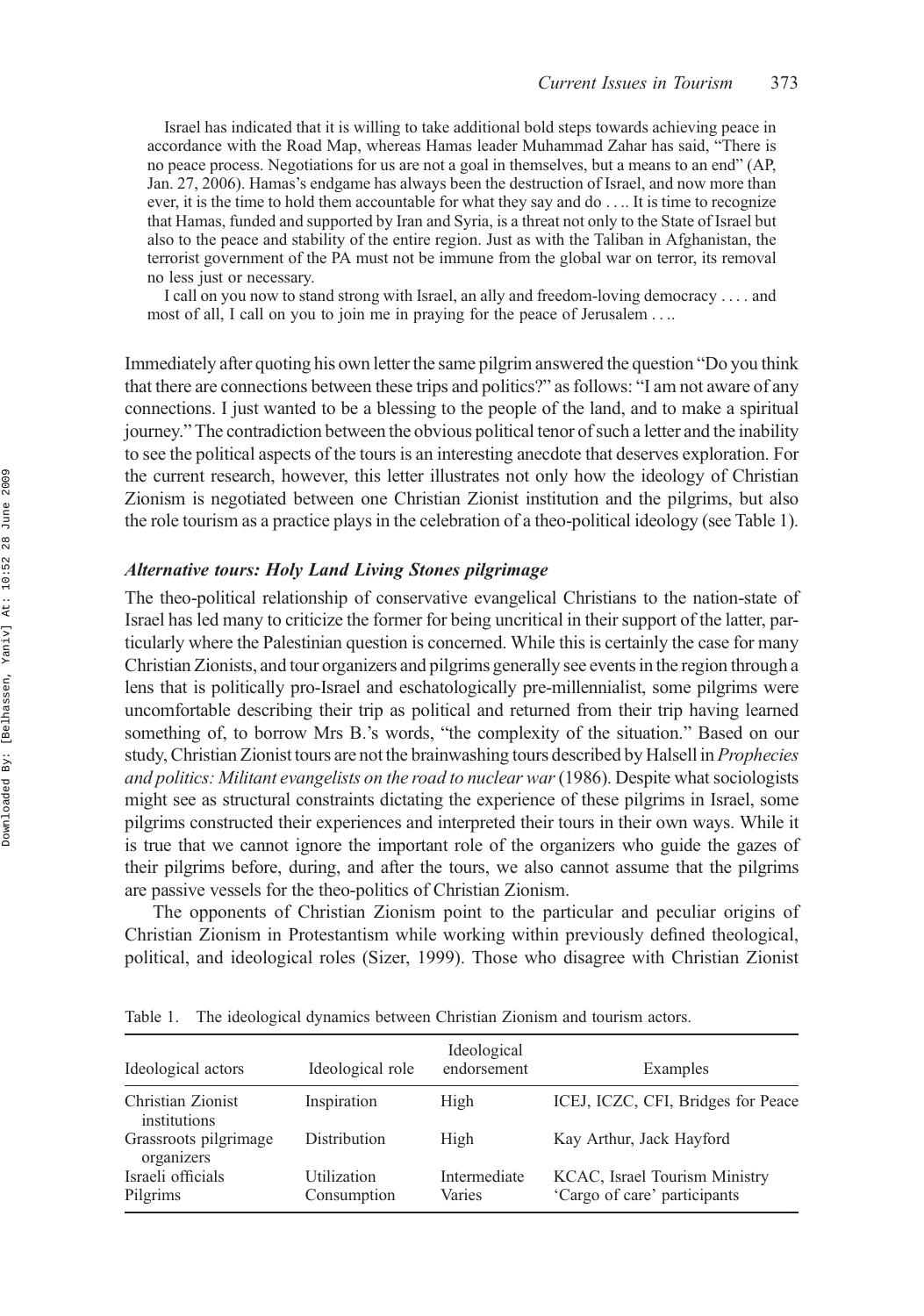ideology also understand the political ramifications – potential and actual – of tourism in the Holy Land, and labor to counteract the itineraries and the ideologies developed by Christian Zionists. The Palestinian Christian organization Sabeel believes that exegetical clarity and alternative theological developments will help dissolve Christian Zionism as an obstacle to peace in the Middle East (for more information about the organization, its agenda, and its activities in North America, see http://www.fosna.org). Sabeel, a self-defined "ecumenical grassroots liberation theology movement among Palestinian Christians," and a harsh critic of Christian Zionism, was established in 1989 by the Anglican priest and Israeli citizen Reverend Naim Ateek. Through its North American branch – FOSNA – Sabeel offers tours to the Holy Land for American church-goers similar to the Christian Zionist trips examined in this study. These tours, also known as "International Witness for Justice and Peace Visit[s]," focus on Palestinian cities such as Bethlehem, Ramalllah, Nablus, Jenin, and Tulkarem and include meetings with Sabeel's representatives (FOSNA, 2006). It is important to note that we have no data regarding the popularity of these tours among American travelers. It is safe to assume, however, that they are not nearly as popular as the Christian Zionist trips. Such tours demonstrate that theo-political pilgrimage is not solely the province of Christian Zionists. Further research would be required to determine the extent to which the participants in these trips are exposed to Sabeel's political agenda, but some of the literature published by Sabeel demonstrate how a liberationist reading of scripture and of history generates a depiction of Israel that diverges sharply from the Christian Zionist view. In a special Lenten message published on April 6, 2001, Naim Ateek wrote:

Here in Palestine Jesus is again walking the via dolorosa [sic] ... He is with them when their homes are shelled by tanks and helicopter gunships . . . In this season of Lent, it seems to many of us that Jesus is on the cross again with thousands of crucified Palestinians around him. It only takes people of insight to see the hundreds of thousands of crosses throughout the land, Palestinian men, women, and children being crucified. Palestine has become one huge golgotha [sic]. The Israeli government crucifixion system is operating daily. Palestine has become the place of the skull. (Ateek, 2006)

The theo-political picture being painted here is, to say the least, quite different than the one developed for and by "Cargo of Care" pilgrims. Their religious call – their Christian duty – would not be to comfort Israel, but to comfort victims of what they see as the "Israeli government crucifixion system."

Like Christian Zionist mega-events such as the Feast of Tabernacles, organized by the ICEJ, Sabeel also offers counter theo-political conferences. Between April 14 and 18, 2004, Sabeel held a conference in Jerusalem's Notre Dame Center entitled "Challenging Christian Zionism: Theology, Politics, and the Palestine – Israel Conflict." Sister Elaine Kelley reported that over "600 people from 32 countries, half from the U.S., reflecting the ecumenical diversity within Sabeel" attended the conference. During the conference, Donald Wagner, the director of the Center for Middle Eastern Studies at Chicago's North Park University and a prominent opponent of Christian Zionism, argued that Christian Zionists "embrace a war theology" and function as a determent for peace in the Middle East.

#### Conclusion

This article has developed four inter-related points that shed light on the role of Christian Zionist ideology in American evangelical pilgrimages to Israel. To begin with, Christian Zionist tours involve the activities and behaviors of four generic actors. Although Christian Zionism generally supports the existence of Israel as a Jewish state on religious grounds, the study shows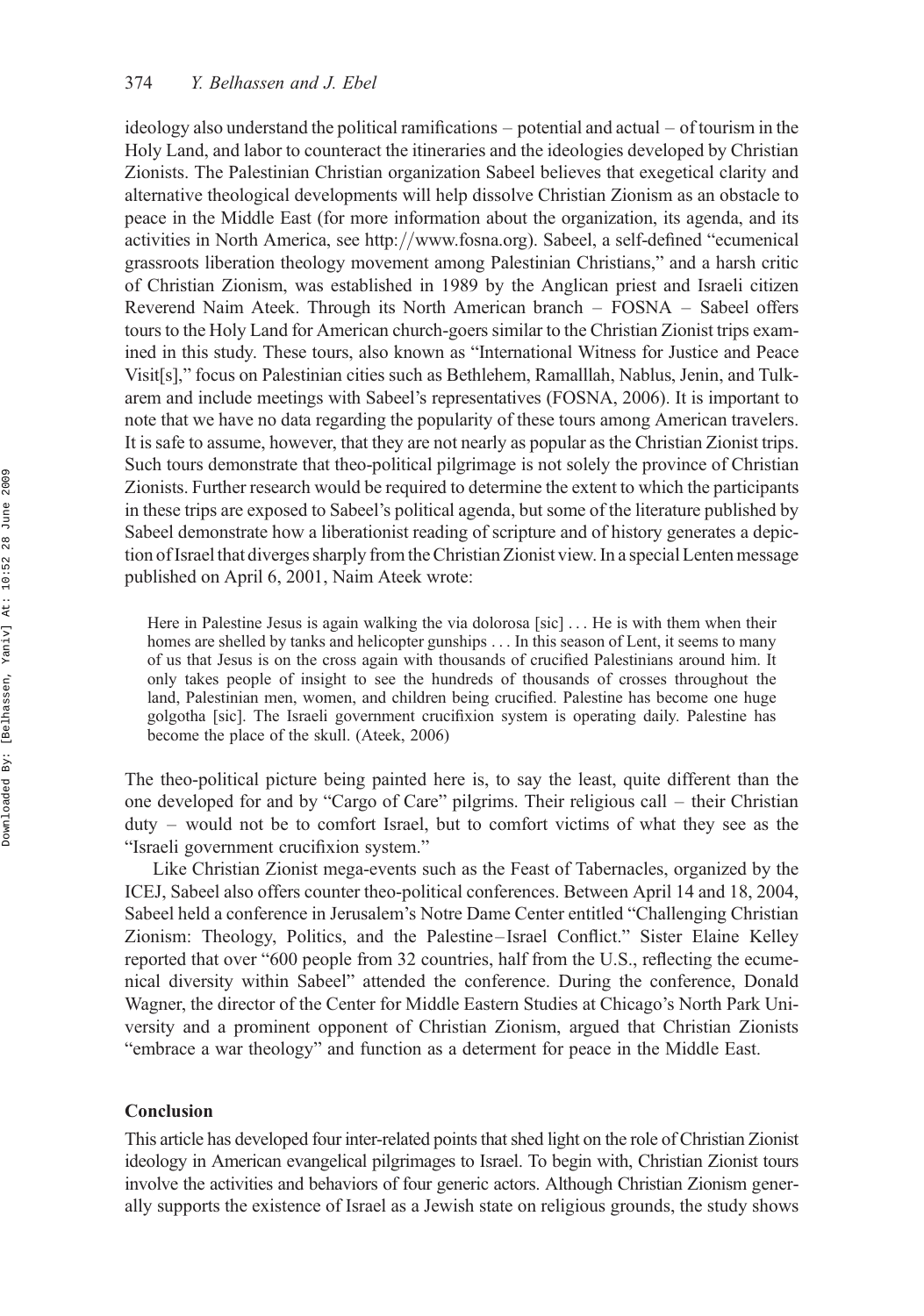that each actor is involved with this ideology in different ways. Nevertheless, the activities and attitudes of each one of the actors toward this ideology and its travel implications illustrate that tourism has become an important vehicle through which this ideology is developed and maintained.

Second, as noted by previous scholars (e.g., Wagner, 2003; Weber, 2004), dispensationalism plays a significant role in shaping Christian Zionist ideology, as demonstrated by the presence of dispensationalist elements in discourses surrounding the examined tours. Our findings show, however, that the intensity and clarity of dispensationalism as expressed in these discourses varied by actors and their roles in the creation of this ideological travel practice. Although the institutions affiliated with Christian Zionism (e.g., ICEJ) and the organizers of the Cargo of Care tour do not accept one version of dispensationalism as the entire doctrine that guides their worldview, we found various dispensationalist components in their justification of tourism to Israel. Thus, we would like to suggest that dispensationalism can still be regarded as the general theological guideline through which one can decipher itineraries and narratives related to such tours.

Third, research about Christian Zionism has assumed a direct correlation between the views of leaders and the views of pilgrims. Though this correlation exists in some instances, it is quite common to find pilgrims who understand their travel in different terms than those used by tour organizers. This divergence is especially clear on the question of the politics of pilgrimage (Belhassen & Santos, 2006). Thus, tourism, at least in the examined case, does not seem to be an efficient way to indoctrinate tourists, as suggested by Halsell (1986). Instead, the occasional disagreement between the organizers and the pilgrims illustrates the difficulty in using tourism itineraries and practices as a tool to promote an ideology. Thus, although it can be safely argued that the trips that we examine aim to promote dispensationalist understandings of the Jewish State, the particular way in which tour organizers express their eschatology and the pilgrims' less than complete embrace of that eschatology complicate previous attempts to characterize Christian Zionist pilgrimage (Halsell, 1986; Sizer, 1999; Weber, 2004). These discontinuities between organizer and pilgrim shed new light on the manner in which the theo-politics of Christian Zionism are expressed among evangelicals in the United States (Smith, 2000, pp.  $3-6$ ).

Finally, the case of tours organized by Sabeel illustrates how the Holy Land becomes a contested site for two opposing theo-political ideologies within the same religious movement (i.e., evangelicalism). Interestingly, both opponents utilize tourism as a vehicle to promote their ideologies. Thus, it can be argued that the unmediated experiences that pilgrimages invite are viewed by religious leadership as a timely practice for teaching theology and spreading their values. Protestant pilgrimage to the Holy Land is no longer just a travel practice in which individuals come to visit the holy land (Collins-Kreiner & Kliot, 2000) and to expand their relationship with Jesus (Bowman, 2000) in the place where Jesus walked and taught.

# Acknowledgment

The authors wish to thank Kellee Caton for her insightful comments on an earlier draft of this article.

#### Notes

1. Beit Talia, a boarding home for at-risk children aged 7–12; Kinneret Project Infant and Pre-School Center for Endangered Children aged newborn to seven; and Beit-Zas: a senior citizen center for Russian immigrants.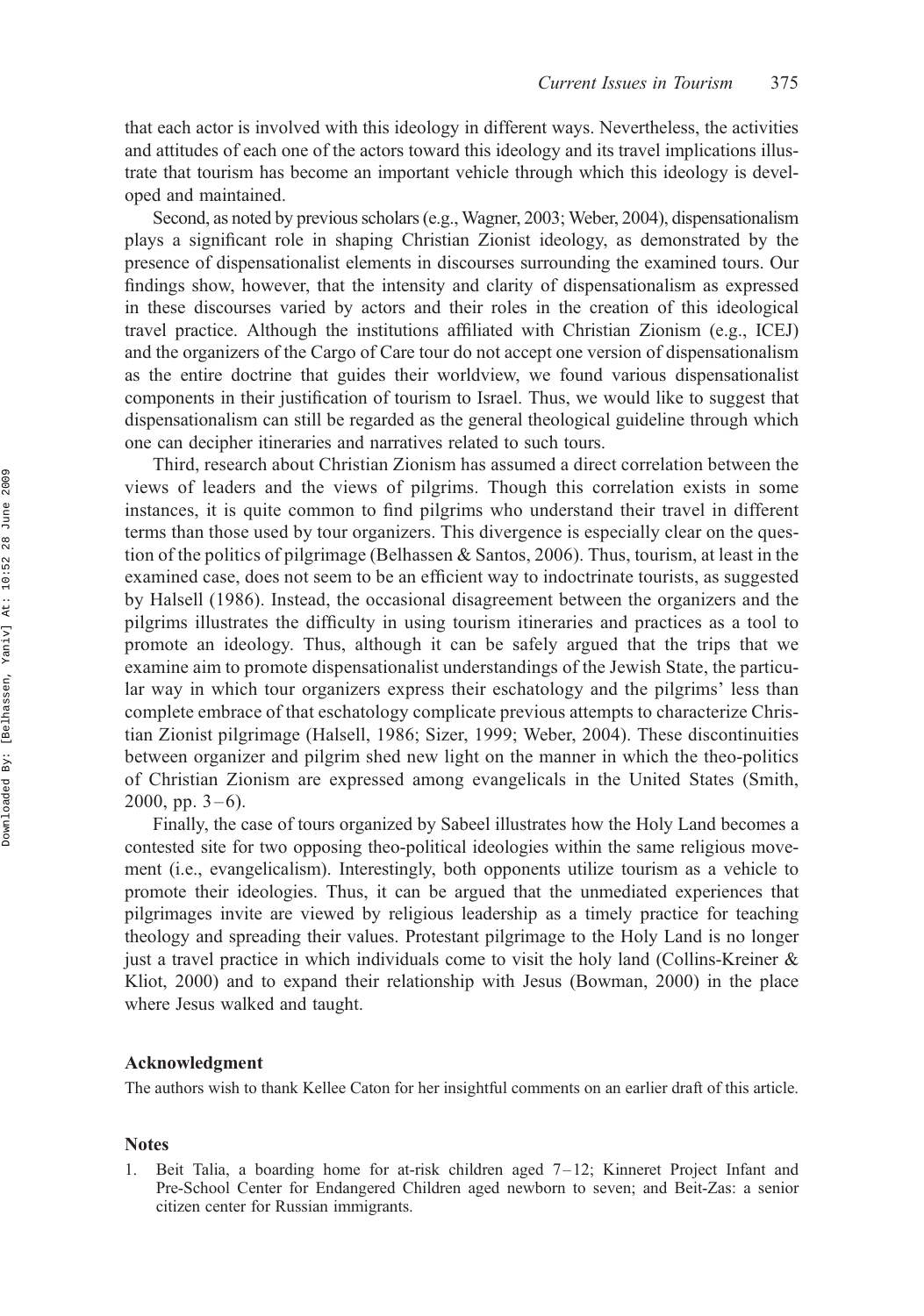2. Jack Hayford is a pastor who leads and manages the Living Way Ministries in California, the Living Way radio station, The King's College and Seminary, The Jack W. Hayford School of Pastoral Nurture, and The Hayford Bible Institute. Hayford was the keynote speaker in 2007 at the Feast of Tabernacles organized by the International Christian Embassy in Jerusalem.

#### Notes on contributors

Yaniv Belhassen is a member of the Department of Hotel & Tourism Management and Eilat Campus of Ben-Gurion University. His research interests include critical and theoretical inquiries into tourism and leisure.

Jonathan Ebel is an Assistant Professor in the Department of Religion in the University of Illinois at Urbana-Champaign where he teaches courses on the religious history of the United States. He received his Ph.D. in 2004 from the Divinity School of the University of Chicago.

### References

Ariel, Y. (1991). On behalf of Israel: American fundamentalist attitudes towards Jews, Judaism, and Zionism, 1865–1945. Brooklyn, NY: Carlson Publication.

- Ariel, Y. (2001). Doomsday in Jerusalem? Christian messianic groups and the rebuilding of the temple. Terrorism and Political Violence, 13(1), 1–14.
- Ateek, N. (2006). An Easter message from Sabeel. Retrieved August 23, 2006, from http://www. sabeel.org/old/reports/easter01.htm
- Ateljevic, I., & Doorne, S. (2002). Representing New Zealand: Tourism imagery and ideology. Annals of Tourism Research, 29(3), 648–667.
- Bar-Yosef, E. (2003). Christian Zionism and Victorian culture. Israel Studies, 8(2), 18–44.
- Belhassen, Y. (2007). Inciting the sociological imagination. Annals of Tourism Research, 34(4), 1078–1081.
- Belhassen, Y. (in press). Fundamentalist Christian pilgrimages as a political and cultural force. Journal of Heritage Tourism.
- Belhassen, Y., & Santos, C. (2006). An American evangelical pilgrimage to Israel: A case study on politics and triangulation. Journal of Travel Research, 44(4), 431–441.
- Blumer, H. (1969). Symbolic interactionism: Perspective and method. Berkeley: University of California Press.
- Bowman, G. (2000). Christian ideology and the image of a Holy Land: The place of Jerusalem pilgrimage in the various Christianities. In J. Eade & M.J. Sallnow (Eds.), Contesting the sacred: The anthropology of Christian pilgrimage (pp. 98–121). Urbana: University of Illinois Press.
- Buzinde, C., & Santos, C.A. (2007). Representations of slavery. Annals of Tourism Research, 35(2), 469–488.
- Christian Allies Caucus Press release (January 5, 2004). Knesset members create "Christian Allies Caucus" to coordinate activities with Christian supporters of Israel around the world. Retrieved January 2, 2007, from http://www.cac.org.il/press\_release.htm
- Caroll, J. (2002). Constantine's sword: The Church and the Jews. New York: Mariner Books.
- Caton, K., & Santos, C.A. (2008). Closing the hermeneutic circle: Photographic encounters with the Other. Annals of Tourism Research, 35(1), 7–26.
- Cohen-Hattab, K. (2004). Zionism, tourism, and the battle for Palestine: Tourism as a politicalpropaganda tool. Israeli Studies, 9(1), 61–85.
- Collins-Kreiner, N., & Kliot, N. (2000). Pilgrimage tourism in the Holy Land: The behavioral characteristics of Christian pilgrims. GeoJournal, 50(1), 55–67.
- Davidson, L. (2005). Christian Zionism as a representation of American manifest destiny. Critical Middle Eastern Studies, 14(2), 157–169.
- Feldman, J. (2007). Constructing a shared Bible land: Jewish Israeli guiding performances for Protestant pilgrims. American Ethnologist, 34(2), 351–374.
- FOSNA (2006). Friends of Sabeel in North America. Retrieved July 1, 2006, from http://www.fosna. org/about\_fosna/theological\_education.html
- Fruchtenbaum, A.G. (1990). The International Christian Embassy A response. Mishkan, 12(1), 30–33.
- Hall, C.M. (1994). Tourism and politics: Policy, power and place. Chichester: Wiley.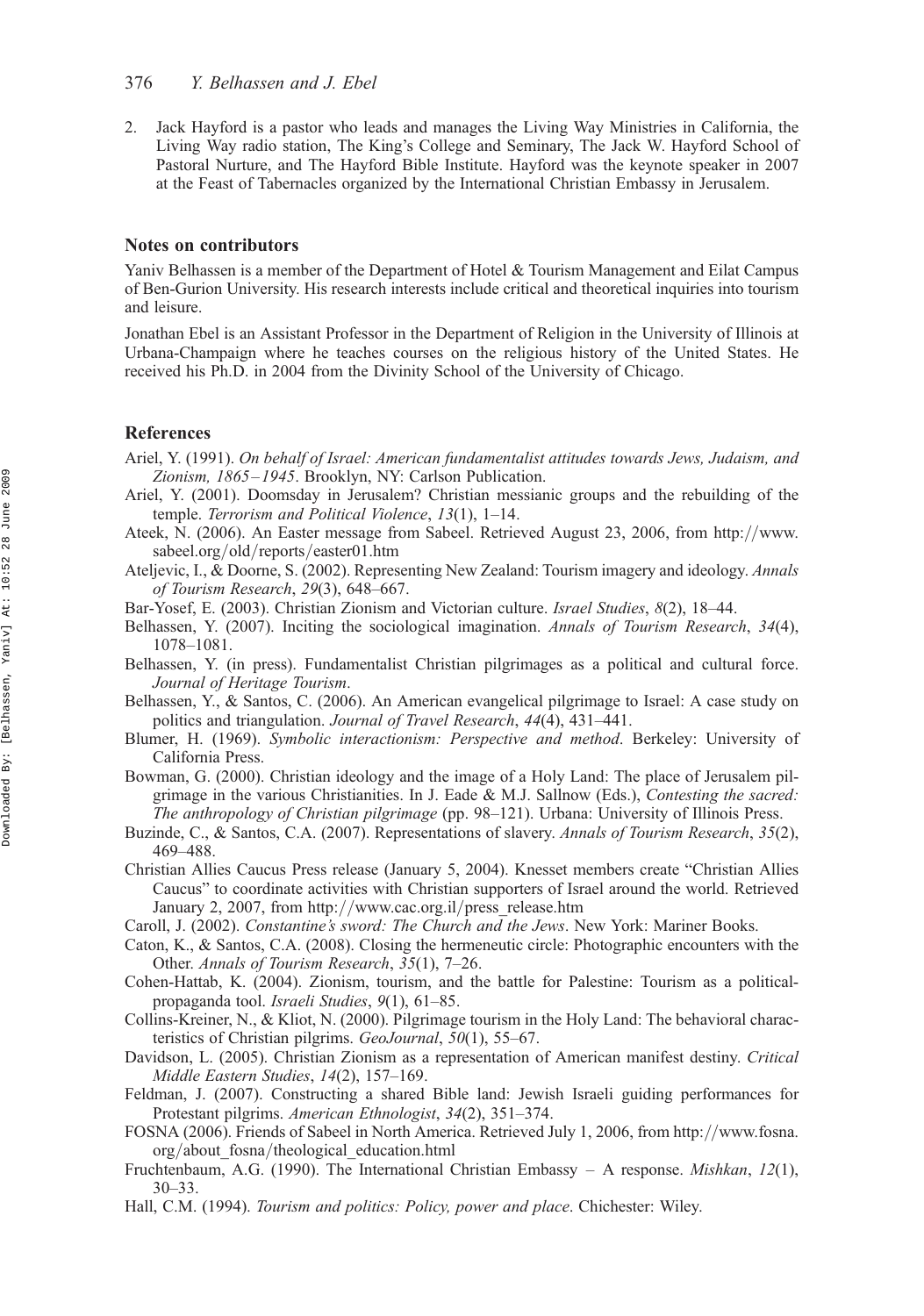- Hall, D.R. (1990). Stalinism and tourism: A study of Albania and North Korea. Annals of Tourism Research, 17(1), 36–54.
- Halsell, G. (1986). Prophecies and politics: Militant evangelists on the road to nuclear war. Westport, Conn: Lawrence Hill.
- Hayford, W.J. (n.d). Why stand with Israel today? Retrieved February 4, 2006, from http:// daytopray.com/uploads/3343.pdf
- Higgins-Desbiolles, F. (2006). More than an "industry": The forgotten power of tourism as a social force. Tourism Management, 27(6), 1192–1208.
- Hobson, J., & Ko, G. (1994). Tourism and politics: The implications of the change in sovereignty on the future development of Hong Kong's tourism industry. Journal of Travel Research,  $32(4)$ ,  $2-8$ .
- ICEJ. (2006). The International Christian Embassy in Jerusalem. Retrieved July 1, 2006, from http:// www.icej.org
- ICZC. (2007). Israel my beloved International Center of Christian Zionism. Retrieved November 1, 2007, from http://www.israelmybeloved.com/channel/tour\_israel
- Israel Ministry of Tourism Annual Report (2007). Tourism to Israel 2006: Statistical report. Jerusalem: Israeli Ministry of Tourism.
- Israeli Tourism Ministry Press Release. (2007). Minster Herzog to be the head of the Israeli delegation to the NRB annual conference, February 15, Hebrew. Retrieved March 1, 2007, from http:// www.tourism.gov.il/NR/rdonlyres/F96D8767-83AC-40FE-A767-20345AB0B369/3314/ O2007000598.doc
- Jacobs, J., & Neumann, E. (1958). Way Lewis. In C. Roth (Ed.), The Jewish Encyclopedia (pp. 477–478). Tel-Aviv: Massadah.
- Kim, S.S., Timothy, D.J., & Han, H.C. (2007). Tourism and political ideologies: A case of tourism in North Korea. Tourism Management, 28(4), 1031–1043.
- LaHaye, T., & Jenkins, B.J. (1995). Left behind: A novel of the Earth's last days. Wheaton, IL: Tyndale.
- Lindsey, H., & Carlson, C.C. (1970). The late great Planet Earth. Grand Rapid, MI: Zondervan.
- Marsden, G.M. (1980). Fundamentalism and American culture: The shaping of twentieth-century evangelicalism 1870–1925. New York: Oxford University Press.
- Martin, W. (1996). With God on our side: The rise of the religious right in America. New York: Broadway Books.
- Merkley, P.C. (1998). The politics of Christian Zionism 1891–1948. London: Frank Cass Publishers.
- Merkley, P.C. (2001). Christian attitudes toward the state of Israel. Montreal & Kingston: McGill-Queen's University Press.
- Morgan, N.J., & Pritchard, A. (1999). Power and politics at the seaside: The development of Devon's resorts in the twentieth century. Exeter: University of Exeter Press.
- Northcott, M. (2004). An angel directs the storm: Apocalyptic religion and American empire. London: Taurus.
- Patton, M.Q. (1990). Qualitative evaluation and research methods(2nd ed.). Newbury Park, CA: Sage.
- Pragai, M.J. (1985). Faith and fulfillment: Christian and the return to the Promised Land. London: Valentine Mitchell.
- Pritchard, A., & Morgan, N.J. (2001). Culture, identity and tourism representation: Marketing Cymru or Wales? Tourism Management, 22(2), 167–179.
- Richter, L.K. (1980). The political use of tourism: a Philippine case study. Journal of Developing Areas, 14(2), 237–257.
- Ross, J.S. (1990). Beyond Zionism: Evangelical responsibly to Israel. Mishkan, 12(1), 8–27.
- Sandeen, E. (1970). The roots of fundamentalism. Chicago: University of Chicago Press.
- Sharif, R. (1976). Christian for Zion, 1600–1919. Journal of Palestine Studies, 5(3/4), 123–141.
- Sharif, R. (1983). Non Jewish Zionism: Its roots in Western history. London: Zen Press.
- SHEVET, Shevet Achim. (2006). Who we are. Retrieved January 1, 2006, from http://www.shevet. org/whoweare.html
- Sizer, S. (1999). The ethical challenges of managing pilgrimages to the Holy Land. International Journal of Contemporary Hospitality Management, 11(2/3), 85–92.
- Smith, C. (2000). Christian America? What evangelicals really want. Berkeley: University of California Press.
- Tribe, J. (2006). The truth about tourism. Annals of Tourism Research, 33(2), 360–381.